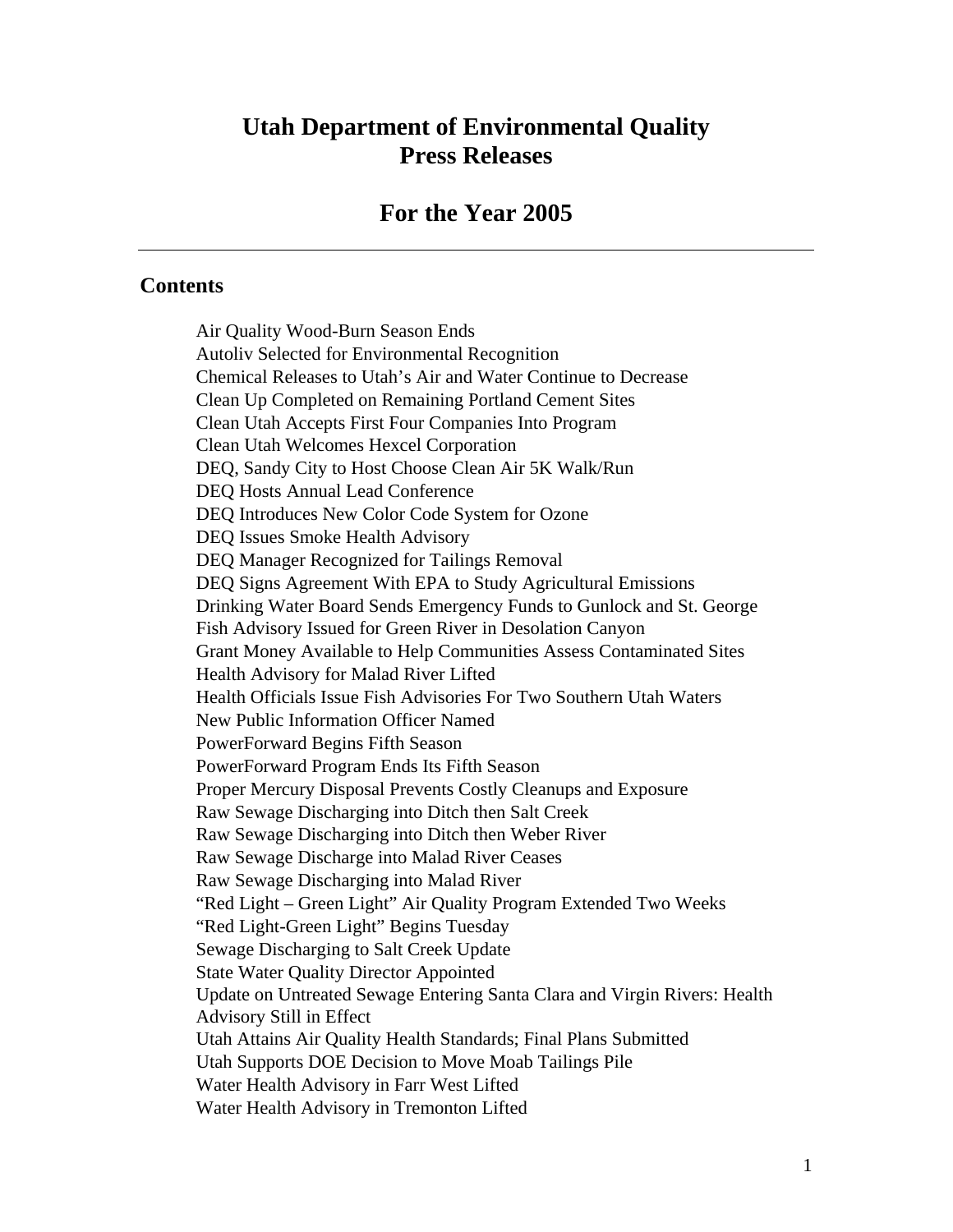# **Drinking Water Board Sends Emergency Funds to Gunlock and St. George**

January 18, 2005

Contacts:

Ken Wilde, Engineering Manager, Division of Drinking Water, 801.536.0048 Laura Vernon, UDEQ Public Information Officer, 801.536.4484

(Salt Lake City, Utah) The Utah Drinking Water Board today authorized the use of \$542,500 in financial assistance to the cities of Gunlock and St. George to help repair drinking water infrastructure damaged by flooding of the Santa Clara River last week.

The Gunlock Special Service District will receive \$205,000 and the City of St. George will receive \$337,500 in grants and zero-percent-interest loans to make emergency repairs of the water lines, repair and replace damaged facilities, clean and realign the river channel and construct protective barriers for drinking water facilities.

"These communities are in desperate need of immediate financial assistance to rebuild," said Ken Wilde, engineering manager for the Utah Division of Drinking Water. "Through these loans and grants, Gunlock and St. George will get the support they need to provide high quality drinking water to residents and visitors in the area.

# **Update on Untreated Sewage Entering Santa Clara and Virgin Rivers: Health Advisory Still in Effect**

January 18, 2005

Contacts:

Walt Baker, Acting Director, Division of Water Quality, 801.538.6088 Laura Vernon, UDEQ Public Information Officer, 801.536.4484

(Salt Lake City, Utah) - Efforts are continuing to repair sewer line breaks in the area of Santa Clara and down stream from the city. St. George City estimates the repairs will be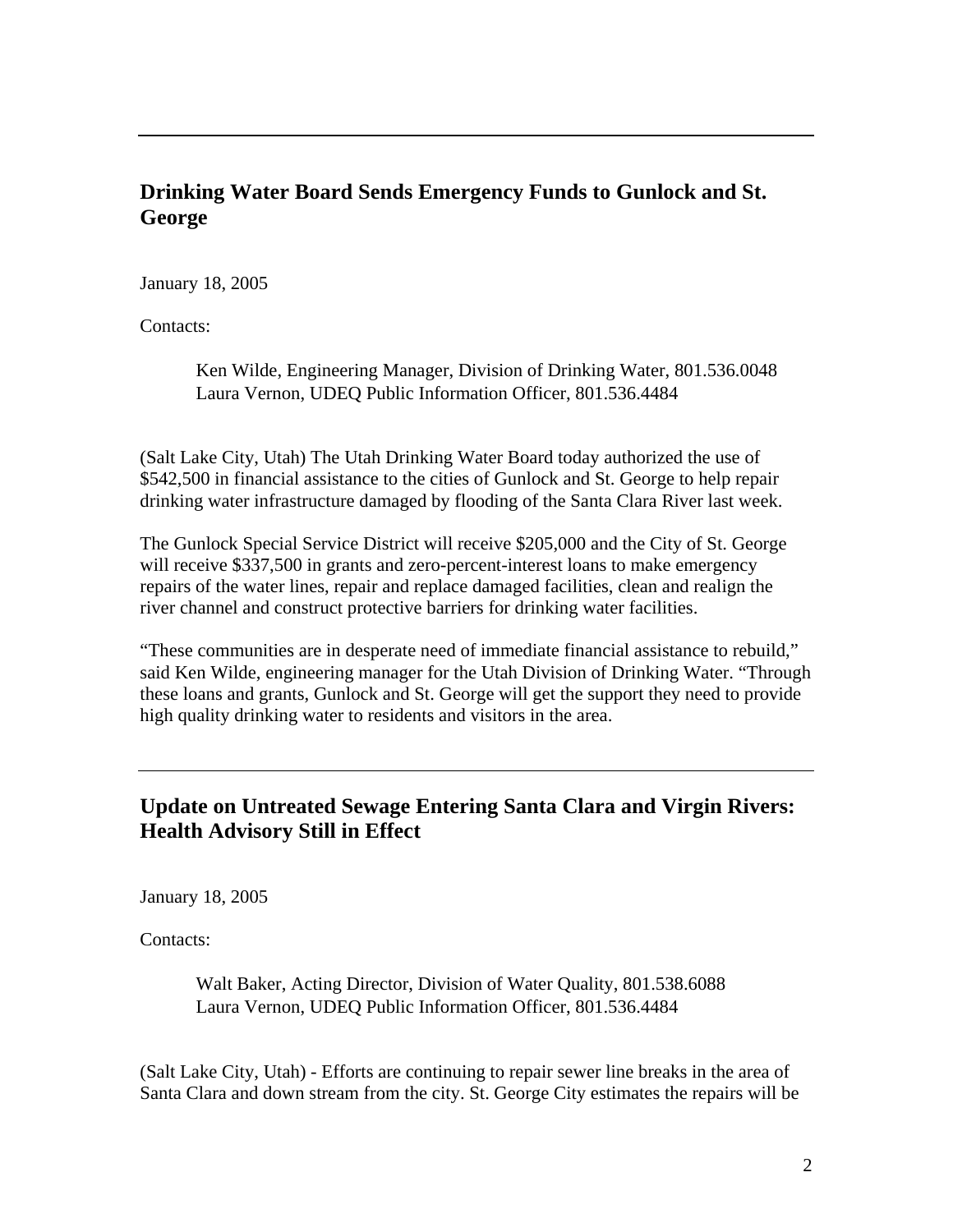completed sometime Tuesday afternoon. However, health officials are still urging the public to stay away from the Santa Clara River and Virgin River downstream of the Santa Clara River (near the Dixie Center). This public health advisory will remain in effect until monitoring results confirm that bacteriologic levels have returned to acceptable levels.

Breaks in the sewer lines due to flooding have resulted in an estimated 1.5 million gallons a day of untreated sewage entering the Santa Clara River and subsequently into the Virgin River.

Contact with potentially contaminated water can expose the public to waterborne diseases. Health officials are encouraging people who have been exposed to the river water to wash their hands well in hot soapy water and to seek immediate medical attention if they become ill. Frequent hand washing is the best prevention of illness at this time.

# **"Red Light – Green Light" Air Quality Program Extended Two Weeks**

March 1, 2005

Contacts:

Bob Dalley, Utah Air Monitoring Center, 801.887.0762 Grant Koford, Bear River Health Department, 435.792.6575

(Salt Lake City, Utah) — The "Red Light-Green Light" air quality program, which curtails wood burning during winter inversions, has been extended two weeks to March 14 in Cache, Weber, Davis, Salt Lake and Utah counties.

State air quality officials and the Bear River Health Department have extended the program, which normally runs Nov. 1 to March 1, because of continuing winter conditions and the possibility of more inversions. Inversions trap pollution near the ground where it can impact respiratory health, especially for children, the elderly and those with respiratory illnesses.

"With winter conditions still lingering, it makes sense to extend the program so that people know when to protect themselves and how they can help keep the air clean," said Division of Air Quality Director Rick Sprott. "When it comes to public health, it's better to be cautious and protective," he said.

Through March 14, residents are asked to adhere to the wood-burn control program and follow any health advisories that may be issued.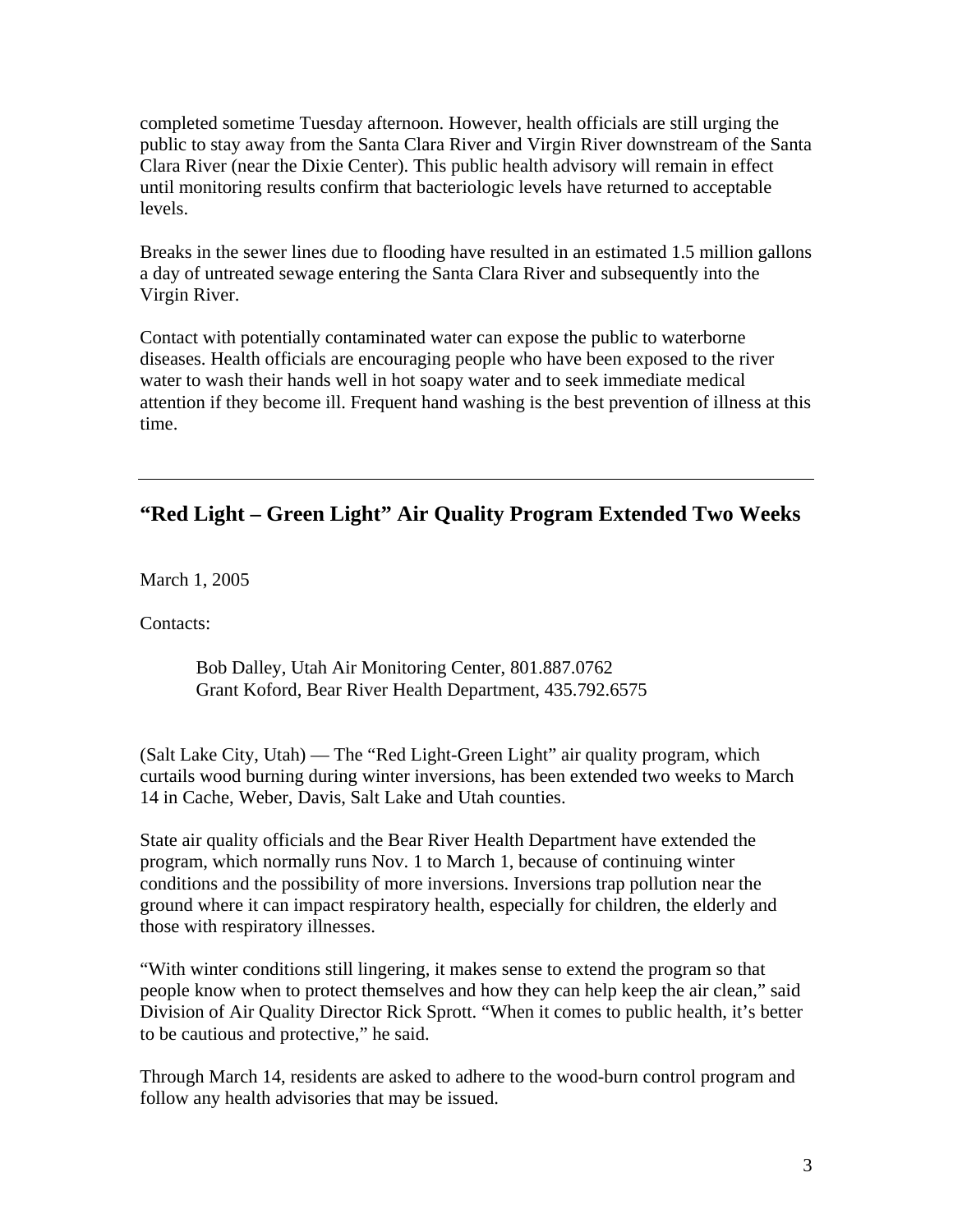As a reminder, wood-burn conditions are identified as "red, yellow, and green." A "red" condition indicates burning is prohibited, "yellow" means a voluntary no burn, and "green" means burning is allowed.

Residents are asked to drive as little as possible during "red" and "yellow" days because cars contribute significantly to the area's air pollution. More information on actions residents can take to reduce pollution is available on the "Clean Air Utah" web site at www.cleanair.utah.gov.

The "Red Light – Green Light" program reduces particulate air pollution (PM10 and PM2.5) and carbon monoxide. PM10 particles are 10 microns or less in diameter, approximately 1/10 of the diameter of human hair. PM2.5 are particles smaller than PM10.

Pollution conditions are monitored by DEQ's Division of Air Quality and announced daily by newspapers, television and radio stations. Recorded updates can be obtained from the Air Pollution Index Hotline at 975 4009 for Salt Lake and Davis counties and (800) 228 5434 elsewhere, and on the "Clean Air Utah" web site at www.cleanair.utah.gov.

Cache County residents may call (435) 792-6612 for recorded daily updates on the woodburn conditions in their area, or visit the Bear River Health Department's Web site at www.brhd.org (opens in a new window).

# **DEQ, Sandy City to Host Choose Clean Air 5K Walk/Run**

March 2, 2005

Contacts:

Renette Anderson, Utah Dept. of Environmental Quality, 801.536.4478 Emma Crandall, Sandy City Parks & Recreation, 801.568.2906

(Salt Lake City, Utah) - Utah Department of Environmental Quality (DEQ) and Sandy City Parks and Recreation will sponsor the Choose Clean Air 5K Walk/Run on Saturday, April 30, 2005, at 10 a.m., at Hidden Valley Park, 11600 S. Wasatch Dr., in Sandy.

This summer, DEQ will again be encouraging Wasatch Front residents to "Choose Clean Air" by reducing the number of short trips they take by car and instead try walking, biking, and carpooling to get around their communities. The goal is to reduce summer smog.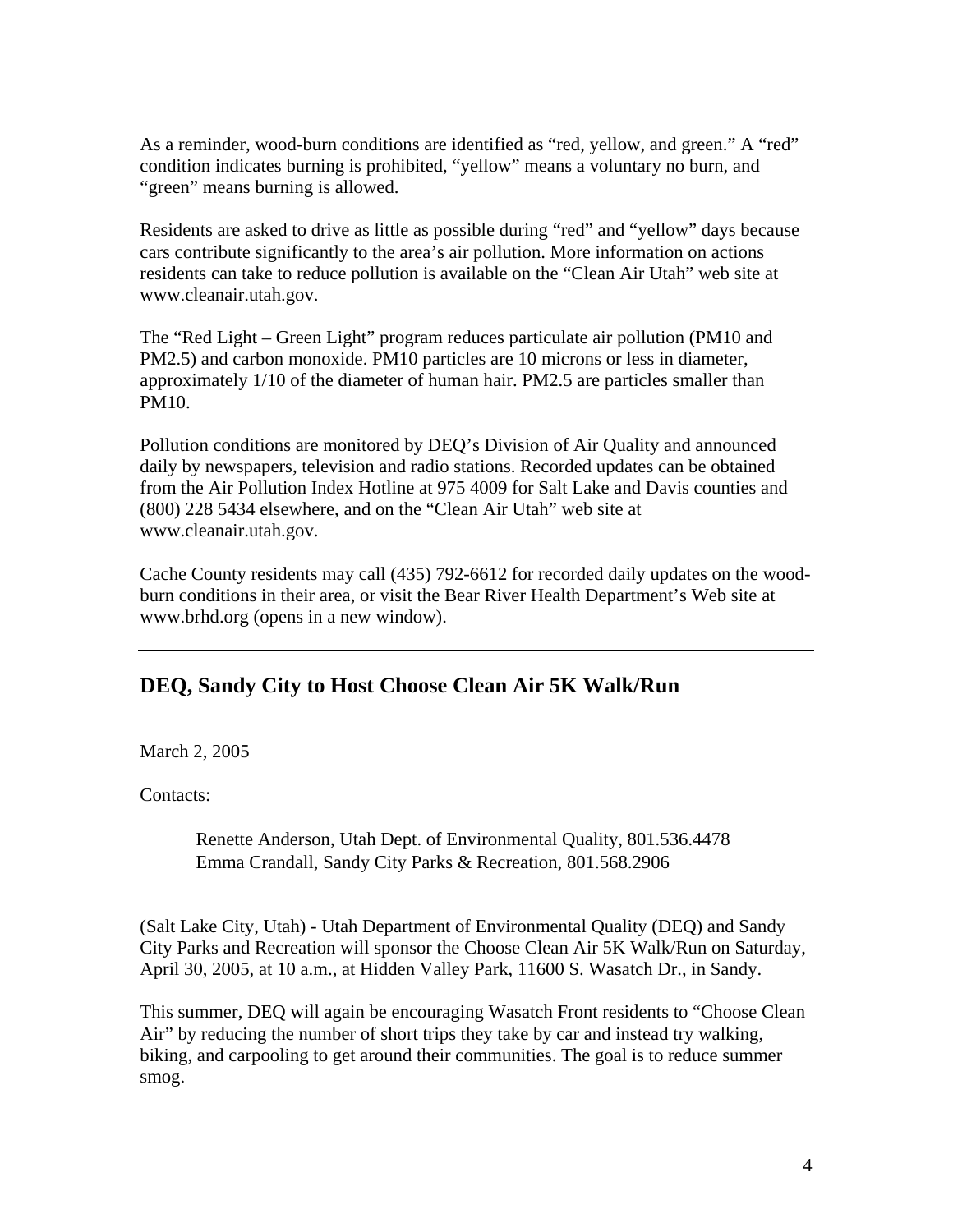"The walk/run will be a great opportunity for you to see how relaxing and healthful it can be to get out and walk or run," said DEQ's Renette Anderson.

The cost to participate is \$10 per person or \$6 per person for a family of three or more before April 22. After April 22, the cost is \$15 per person. No family discount.

A free event T-shirt will be given to those who register before April 22. Participants who take the "Clean Air" pledge to reduce air pollution during the summer will receive a free pedometer.

Sandy City Parks and Recreation is accepting registrations in person at 400 E. 8680 South, weekdays from 8 a.m. to 6 p.m.; by mail to Sandy City Parks and Recreation, 400 E. 8680 South, Sandy, UT 84070; or online beginning April 1 at www.sandy.utah.gov.

After April 22, those wishing to participate can register in person at Sandy City Parks and Recreation or until 15 minutes before the walk/run at Hidden Valley Park.

For more information and to download a registration form, please visit www.deq.utah.gov/5kwalk/index.htm, or call Sandy City Parks and Recreation at 568- 2900 or Utah Department of Environmental Quality at 536-4480.

## **Air Quality Wood-Burn Season Ends**

March 15, 2005

Contacts:

Bob Dalley, Utah Air Monitoring Center, 801.887.0762 Grant Koford, Bear River Health Department, 435.792.6575

(Salt Lake City, Utah) - The Utah Department of Environmental Quality (DEQ) and the Bear River Health Department today announce the end of this season's Choose Clean Air "Red Light, Green Light" air quality program, which curtails wood burning and other polluting activities, such as driving, along the Wasatch Front and in Cache County during winter inversions, as of Monday, March 14.

The program normally ends March 1, but because of continuing winter conditions and the possibility of more inversions, DEQ and the Bear River Health Department decided to extend this winter's program by two weeks.

During the season, which began Nov. 1, 2004, the Division of Air Quality called two "red" days and 20 "yellow" days in Salt Lake and Davis counties, and zero "red" and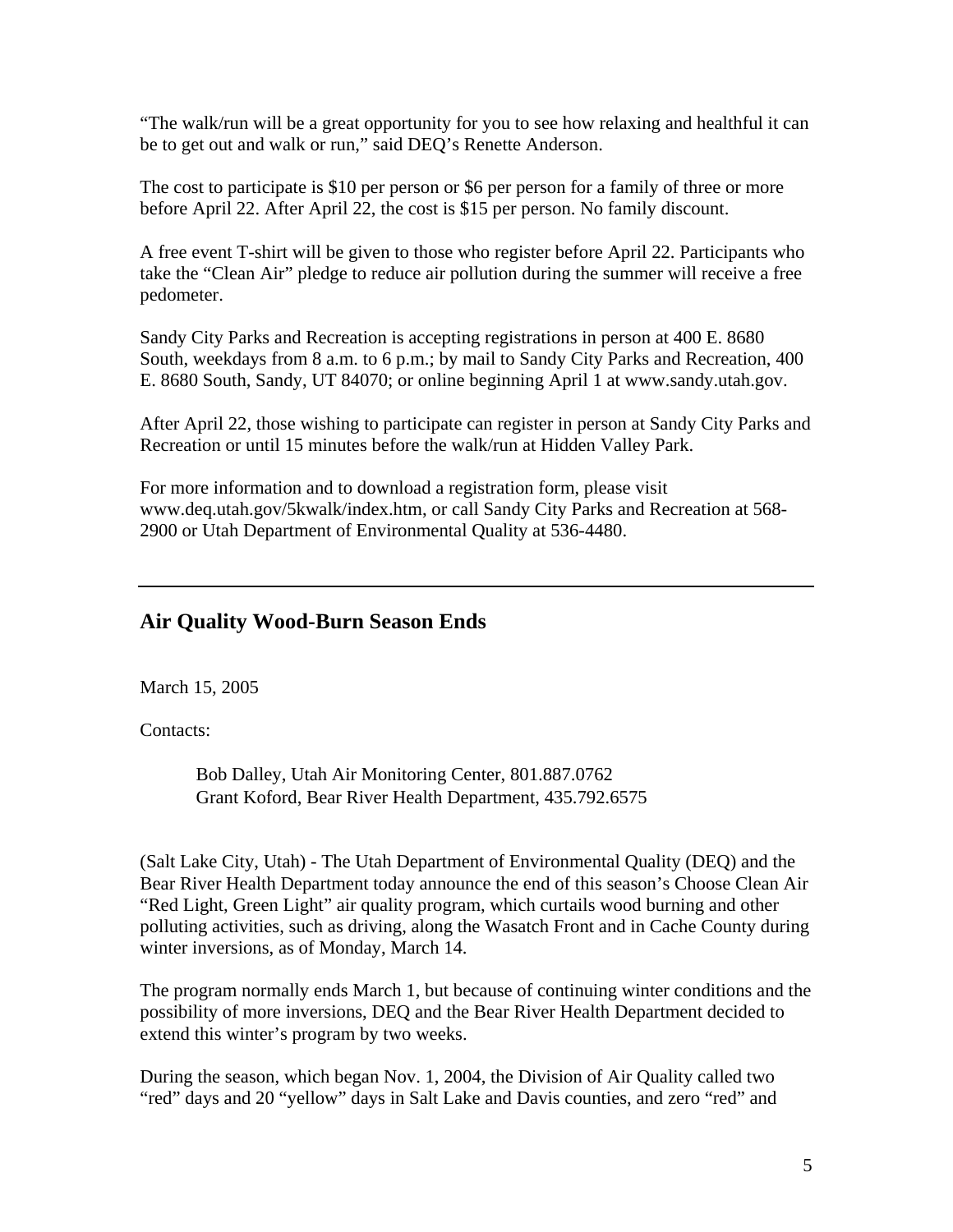"yellow" days in both Utah County and Weber County. Furthermore, the Bear River Health Department called 17 "red" days and 18 "yellow" days in Cache County.

"Broad public action has been a key element in minimizing pollution," said Utah Division of Air Quality Director Rick Sprott. "Utahns understood their role in preserving air quality and adhered to the wood-burn advisories. We also saw incredible citizen actions in Cache County where the campaign focused on curbing the use of cars just prior to and during inversions."

Wood-burning conditions are identified as "Red, Yellow, Green" — similar to traffic lights. The program is used to notify citizens when they can burn wood in a fireplace, depending upon pollution levels. "Red" means burning is prohibited and people are asked to reduce vehicle trips, use mass transit and conserve energy. Likewise, industries are asked to minimize their release of air pollutants and ensure that air pollution control equipment is functioning properly. "Yellow" means a voluntary no burn, and "green" means burning is allowed.

Particulate matter (PM2.5 and PM10) is the primary winter pollutant. Wood burning produces soot and dust that are components of particulate, as are emissions from vehicles and other engines. Fine particles can become lodged in delicate lung tissue, decreasing lung function, especially for people with respiratory and cardiovascular ailments.

# **Clean Utah Accepts First Four Companies Into Program**

March 17, 2005

Contacts:

Renette Anderson, Utah DEQ, Clean Utah Coordinator, 801.536.4478 Daren Koldewyn, Autoliv Ogden, 801.625.4960 Norm Davis, La-Z-Boy Utah, 435.257.9304

(Salt Lake City, Utah) – Four companies have been accepted into the Clean Utah program, based on commitments to reduce or prevent pollution. They are Red Hanger Cleaners, ModusLink of Lindon, Autoliv North American Ogden Facility and La-Z-Boy Utah.

Red Hanger Cleaners operates 16 dry cleaners and one laundry service in various locations along the Wasatch Front with 125 employees. ModusLink of Lindon is a supply chain management company that employs 440. Autoliv North America Ogden Facility manufactures automobile safety equipment and has 430 employees. La-Z-Boy Utah in Tremonton manufactures upholstered residential furniture and has 1,000 employees.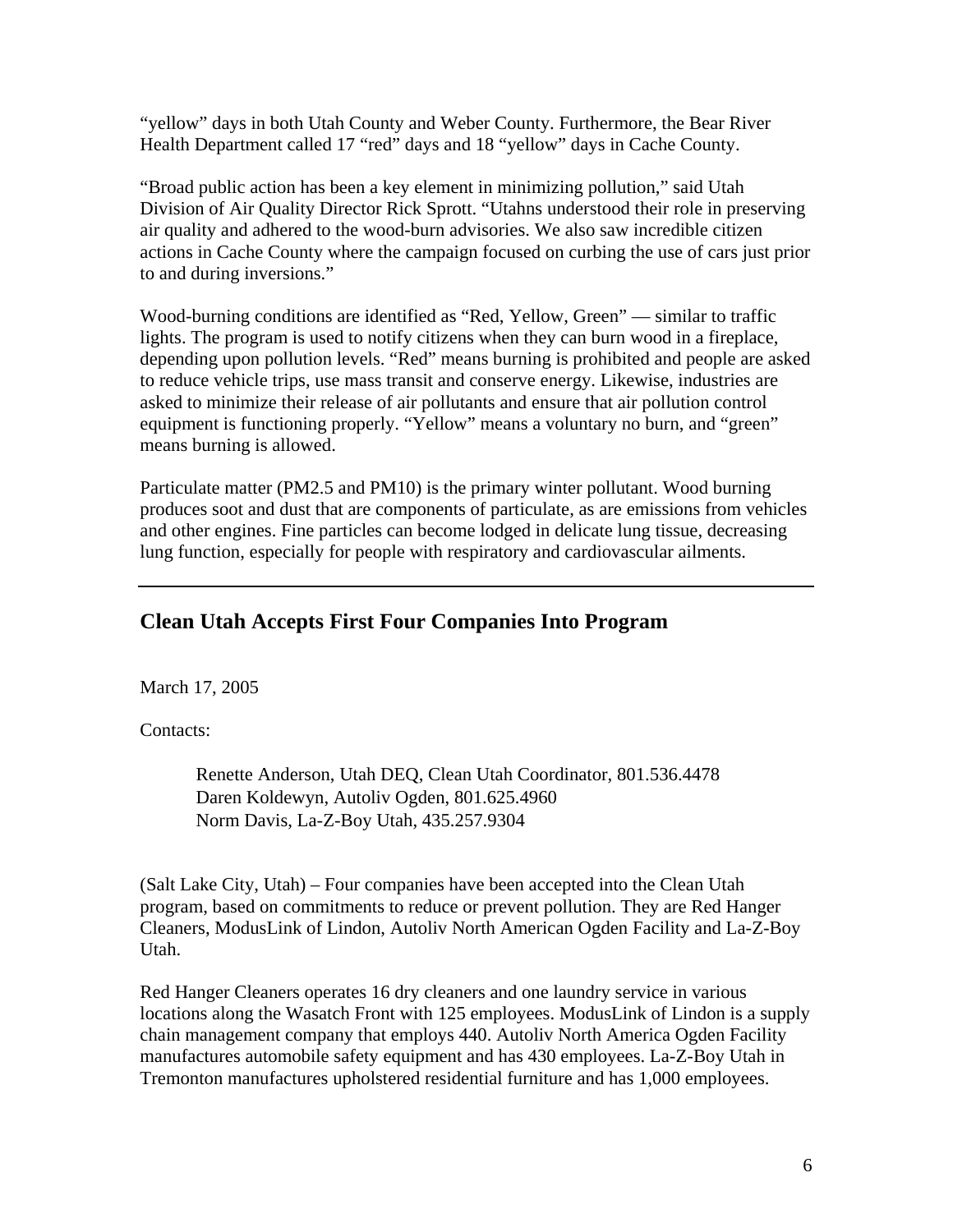"These companies have good compliance records and are committed to protecting the environment and being a responsible employer and neighbor," said Utah Department of Environmental Quality Executive Director Dianne Nielson. "We applaud them for their good work and encourage other companies to apply for the Clean Utah program."

To be considered, all four companies passed a compliance screen to ensure they were in good standing with local, state and federal environmental requirements.

Red Hanger Cleaners and ModusLink of Lindon have entered the program at the Entry Level where they will develop an Environmental Management System (EMS). The focus of an EMS is on planning, implementing, reviewing and improving the processes and actions a company undertakes to meet its business and environmental goals. Once an EMS is complete, the companies will apply to the Partner Level.

Autoliv and La-Z-Boy both have existing EMS programs. They enter the Clean Utah program at the Partner Level where they will complete projects aimed at improving their environmental performance, further minimizing their impact. As a result of their actions, less pollution will enter the air shed and more materials will be recycled, resulting in less waste being disposed of at the local landfill.

Autoliv recently started to recycle fabric left over from the making of airbags. Prior to recycling, approximately 4,400 pounds per month of nylon and silicon coated fabric were disposed of in the landfill. All of this fabric is now being collected, resold and ultimately reused for textiles. As its second project, Autoliv plans to convert a passenger shuttle van from gasoline to natural gas.

La-Z-Boy also chose a recycling project. The company has been recycling materials used in productions for a while but after completing an EMS, employees discovered there were other items that could be recycled. A plan was developed and the company was able to reduce the amount of trash it sent to the landfill by 7 percent, increasing the amount recycled from 2.7 million pounds in 2003 to 3.02 million pounds in 2004.

For its second project, La-Z-Boy improved the efficiency of its air conditioning system, thereby reducing air emissions.

The second-round of Clean Utah applications will be accepted through April 15 by the Utah Department of Environmental Quality. Clean Utah is a voluntary program designed to recognize and reward companies for taking steps to reduce or prevent pollution. Any facility or entity governed by applicable federal, state or local environmental regulations is eligible to participate, provided it has a good compliance record.

The application, instructions and program information are available on the Web at http://www.deq.utah.gov/cleanutah/index.htm or from Renette Anderson at 801-536-4478 or 800-458-0145.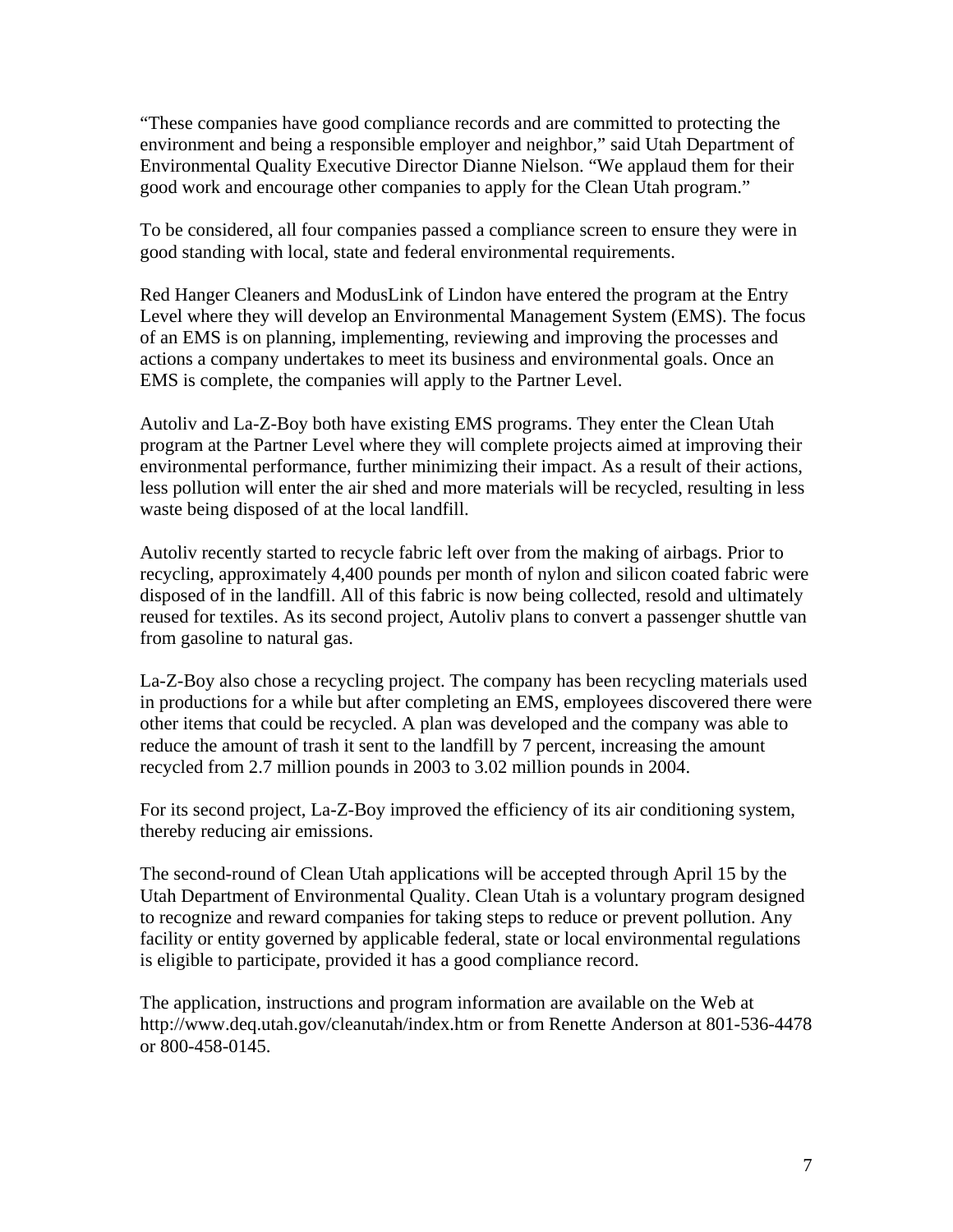# **Utah Supports DOE Decision to Move Moab Tailings Pile**

April 6, 2005

Contacts:

Laura Vernon, UDEQ PIO, 801.536.4484 Tammy Kikuchi, Governor's Office, 801.538.1503

(Salt Lake City, Utah) – Utah Governor Jon Huntsman, Jr. today announced his support of the U.S. Department of Energy's (DOE) decision to move the Moab tailings pile to Crescent Junction located 30 miles north of Moab and 15 miles east of Green River.

"This is exciting news for Utah," said Utah Governor Jon Huntsman, Jr. "The DOE and Secretary Bodman are proving that they are willing to listen and work with us to find a reasonable solution for the mill tailings that pose a very real threat to the Colorado River and downstream water users. We appreciate their attention to this most pressing environmental need."

This decision reflects the tremendous efforts of a stakeholder group to reach a workable solution where Grand County, Moab City and various state and federal agencies contributed to this positive outcome.

"The State of Utah is thrilled with the decision DOE has made," said Utah Department of Environmental Quality Executive Director Dianne Nielson. "The work on uranium mill tailings reflects years of cooperation at the local, state and federal level and with stakeholders. Agencies have provided good science and careful evaluation to support moving the tailings pile from the banks of the Colorado River. This is an essential and welcomed next step to improving the environment and protecting public health."

# **State Water Quality Director Appointed**

April 8, 2005

Contacts:

Walt Baker, Division of Water Quality, 801.538.6088 Dianne Nielson, Department of Environmental Quality, 801.536.4402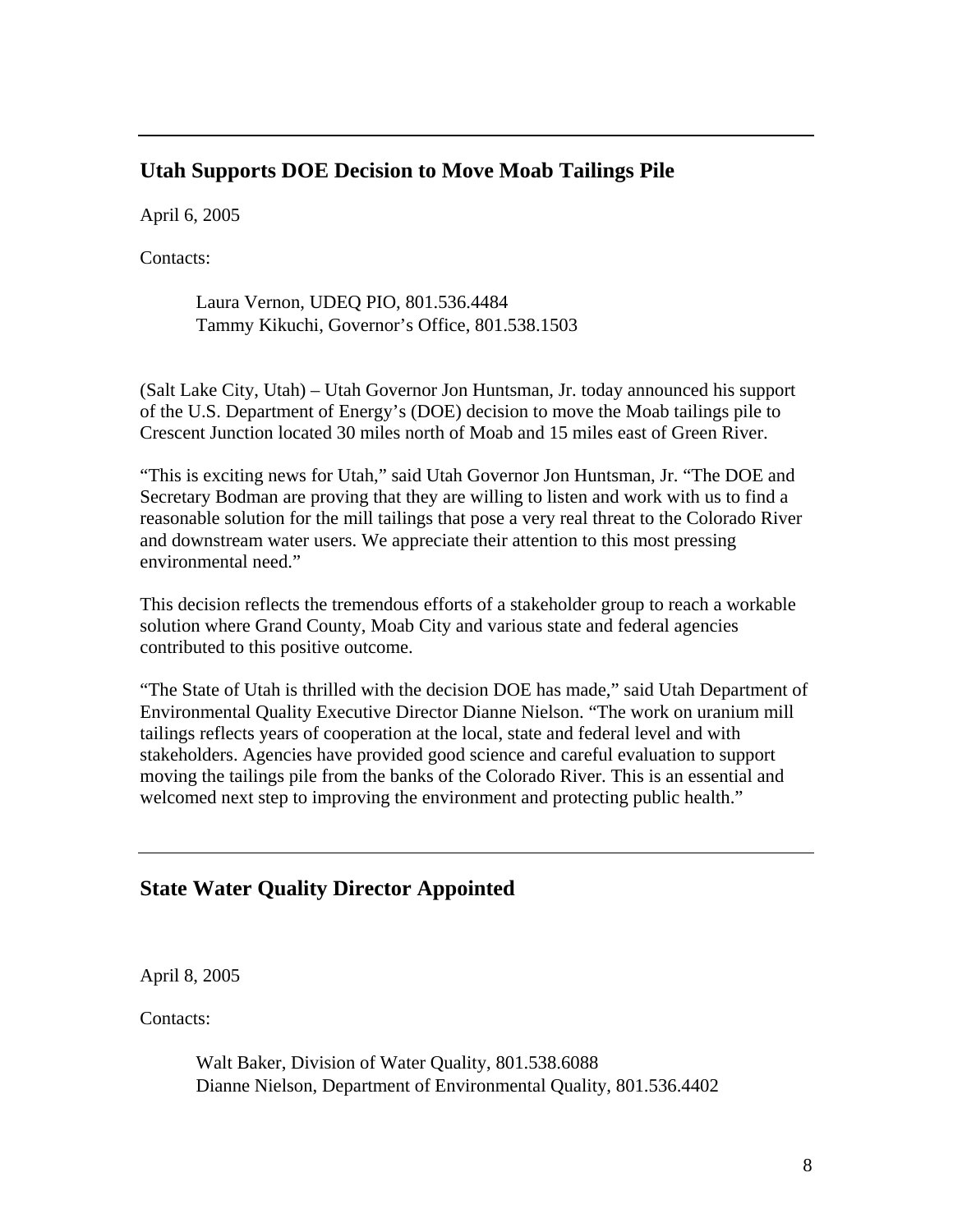(Salt Lake City, Utah) – Walter Baker has been appointed as director of the Utah Division of Water Quality and executive secretary of the Utah Water Quality Board. Baker has been serving as interim division director and board executive secretary since May 2004.

"Walt has extensive knowledge and experience managing water quality issues," said DEQ Executive Director Dianne Nielson. "We are fortunate to have Walt's leadership and expertise as we work to improve and sustain the quality of Utah's surface and ground water."

Baker began his career with DEQ's Division of Water Quality in 1984 as an environmental engineer. In 1988 he became the manager of the division's Construction Assistance Section. He was then promoted in 2003 to manager of the Engineering and Water Quality Management Branch. Prior to DEQ, he worked for five years with a consulting engineering firm in Vernal.

"I appreciate Dianne's trust. I am also keenly aware of the trust that the citizens of Utah have placed in the Division of Water Quality to uphold our mission, which is to protect Utah's streams, lakes and ground water so their various uses can be sustained. This is an enormous challenge, but I pledge my best efforts to merit that trust," Baker said.

Baker has been widely recognized for his service to protect and improve water quality. He recently received the Water Environment Association of Utah's Grant K. Borg Extraordinary Service Award. In 2000, he received the Water Environment Federation's Arthur Sidney Bedell Award. The Utah Rural Water Association named him a "Friend of Rural Water" in 1998.

His leadership experiences include serving as president of the Water Environment Association of Utah in 1998 and on the association's Board of Directors for eight years. He served as committee chair for four years. He recently completed a one-year term as chair of the national State/EPA Revolving Fund Workgroup. Baker also participates in a number of water quality management committees, including the Western States Water Council, Bear River Commission and the Upper Colorado Basin Salinity Control Forum.

Baker is a registered professional engineer in Utah. He graduated with a bachelor's degree in civil and environmental engineering in 1979 from Utah State University.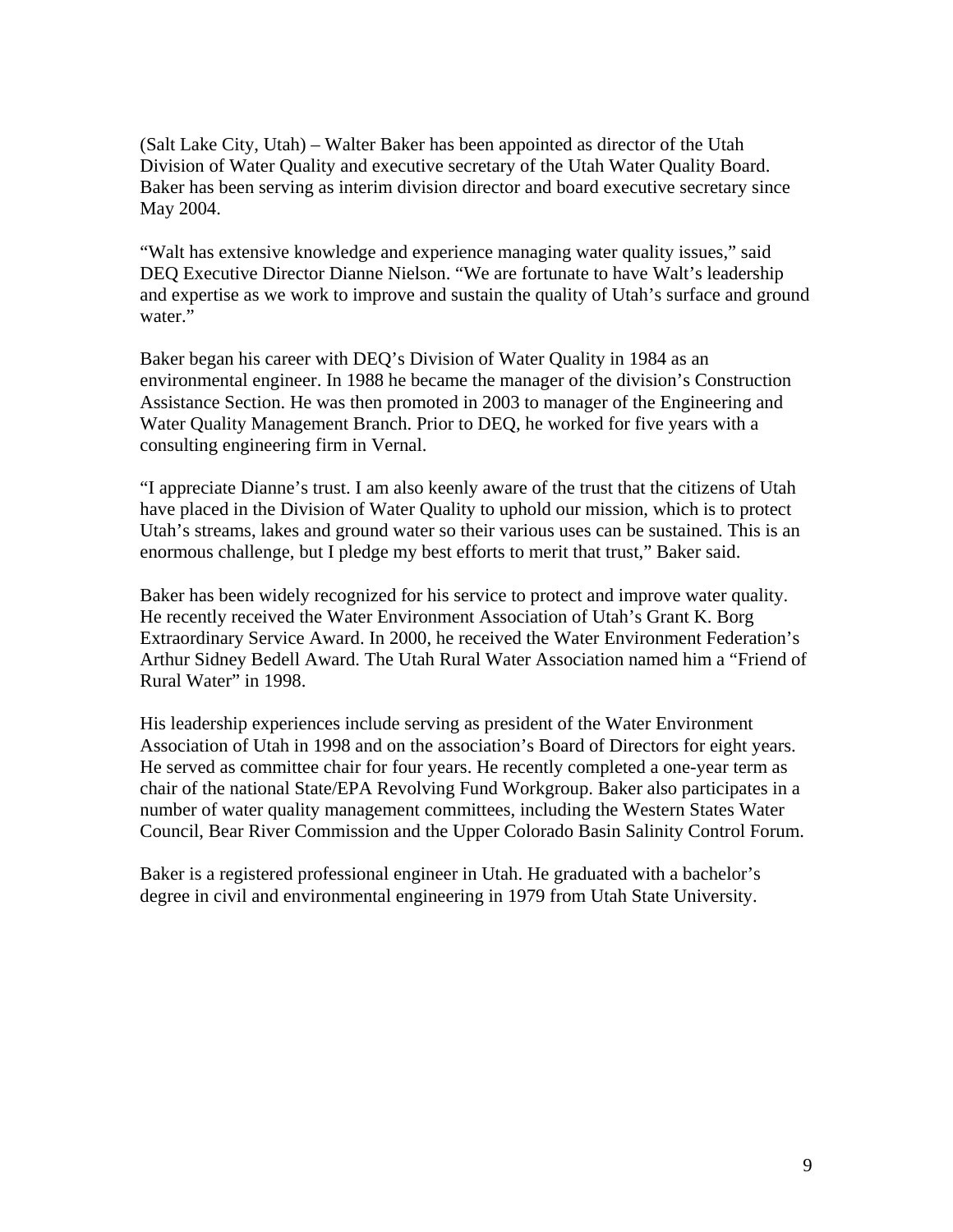### **Raw Sewage Discharging into Malad River**

April 28, 2005

Contacts:

Scott Belnap, Garland City, (435) 257-3118 Mike Weibel, Bear River Health Department, (435) 792-6520 Walt Baker or Rob Herbert, Division of Water Quality, (801) 538-6146

(Salt Lake City, Utah) – Garland City is experiencing a sanitary sewer overflow problem due to heavy rainfall. To relieve the overflow problem and prevent sewage from backing up into homes, Garland City is discharging untreated sewage into the Malad River at 1400 South. This remedy will continue until the overflow problem is under control. As a health precaution, the public is advised to stay away from the river.

The Malad River is not a source of drinking or irrigation water. Although the Malad River drains into the Bear River, which is used for irrigation water, the irrigation season has not started yet.

Environmental health specialists from the Bear River Health Department have been on scene monitoring the situation. Utah Division of Water Quality personnel are en route to Garland City to assist with the sewer overflow problem and closely monitor impacts to the Malad River. Impacts to the environment are not yet known.

# **Raw Sewage Discharge into Malad River Ceases Health Advisory Remains in Effect**

May 2, 2005

Contacts:

Scott Belnap, Garland City, (435) 257-3118 Mike Weibel, Bear River Health Department, (435) 994-1122 Walt Baker, Utah Division of Water Quality, (801) 538-6088

(Salt Lake City, Utah) – The sanitary sewer overflow problem in Garland, Utah is under control and the discharge of untreated sewage into the Malad River has ceased. However, the public is still advised to stay away from the river. This health advisory will remain in effect until lab results show that e-coli levels have return to normal.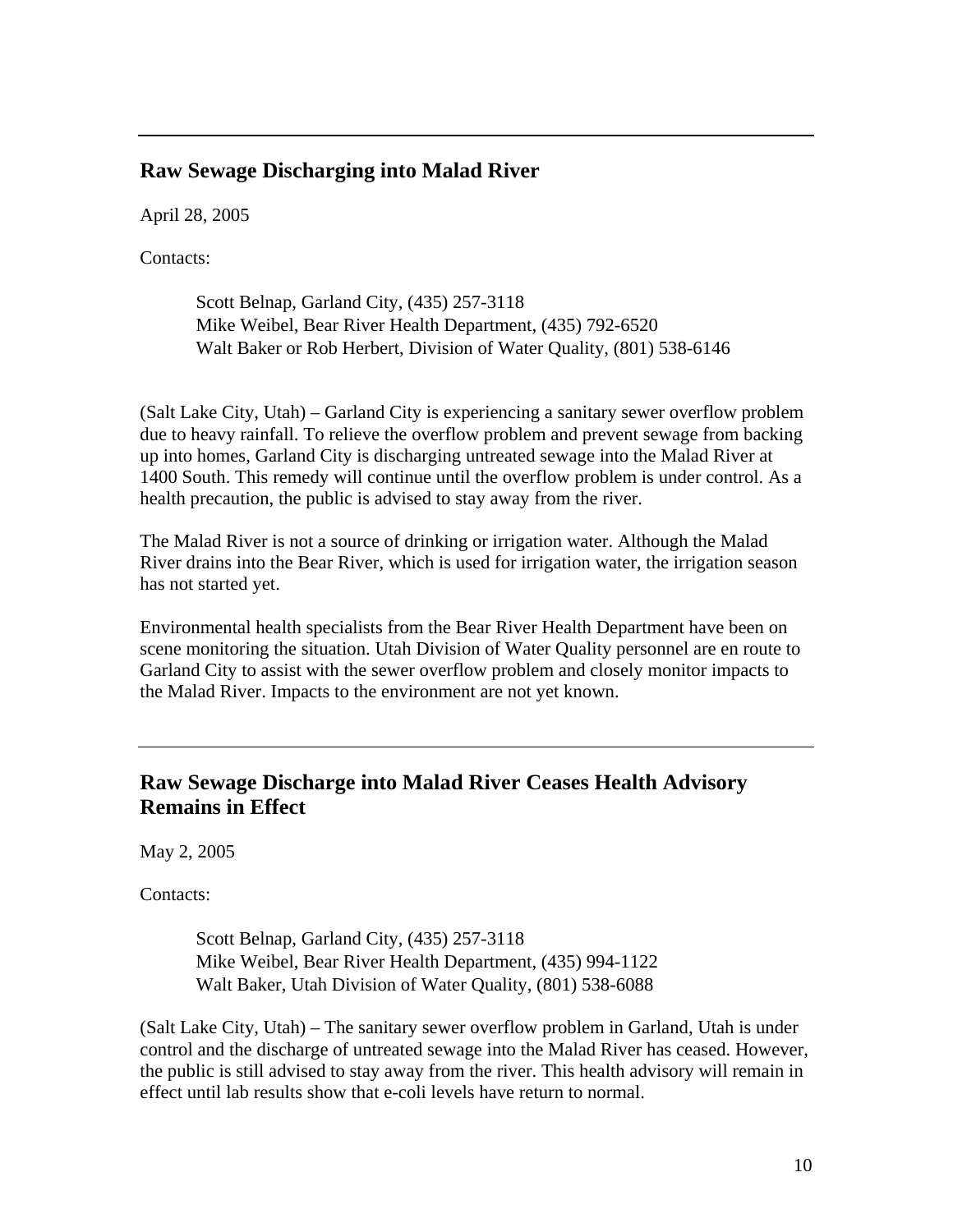Environmental health specialists from the Bear River Health Department and water quality scientists from the Utah Division of Water Quality will continue to closely monitor impacts to the Malad River. More water quality lab results are expected on Monday.

On Thursday, Garland City experienced a sanitary sewer overflow problem due to heavy rainfall. To relieve the overflow problem and prevent sewage from backing up into homes, Garland City began discharging untreated sewage into the Malad River at 1400 South. The public was advised to avoid contact with water from the river.

The Malad River is not a source of drinking or irrigation water. Although the Malad River drains into the Bear River, which is used for irrigation water, the irrigation season has not started yet.

# **Health Advisory for Malad River Lifted**

May 4, 2005

Contacts:

Scott Belnap, Garland City, (435) 257-3118 Walt Baker, Utah Division of Water Quality, (801) 538-6088

(Salt Lake City, Utah) – The health advisory for the Malad River in Garland, Utah has been lifted. Lab results show that e-coli levels have returned to normal and the water is safe for human contact.

On Thursday, April 28, Garland City experienced a sanitary sewer overflow problem due to heavy rainfall. To relieve the overflow problem and prevent sewage from backing up into homes, Garland City officials discharged untreated sewage into the Malad River for about two days. A health advisory to avoid contact with water from the river was issued.

The Malad River is not a source of drinking or irrigation water. Although the Malad River drains into the Bear River, which is used for irrigation water, the irrigation season has not started yet.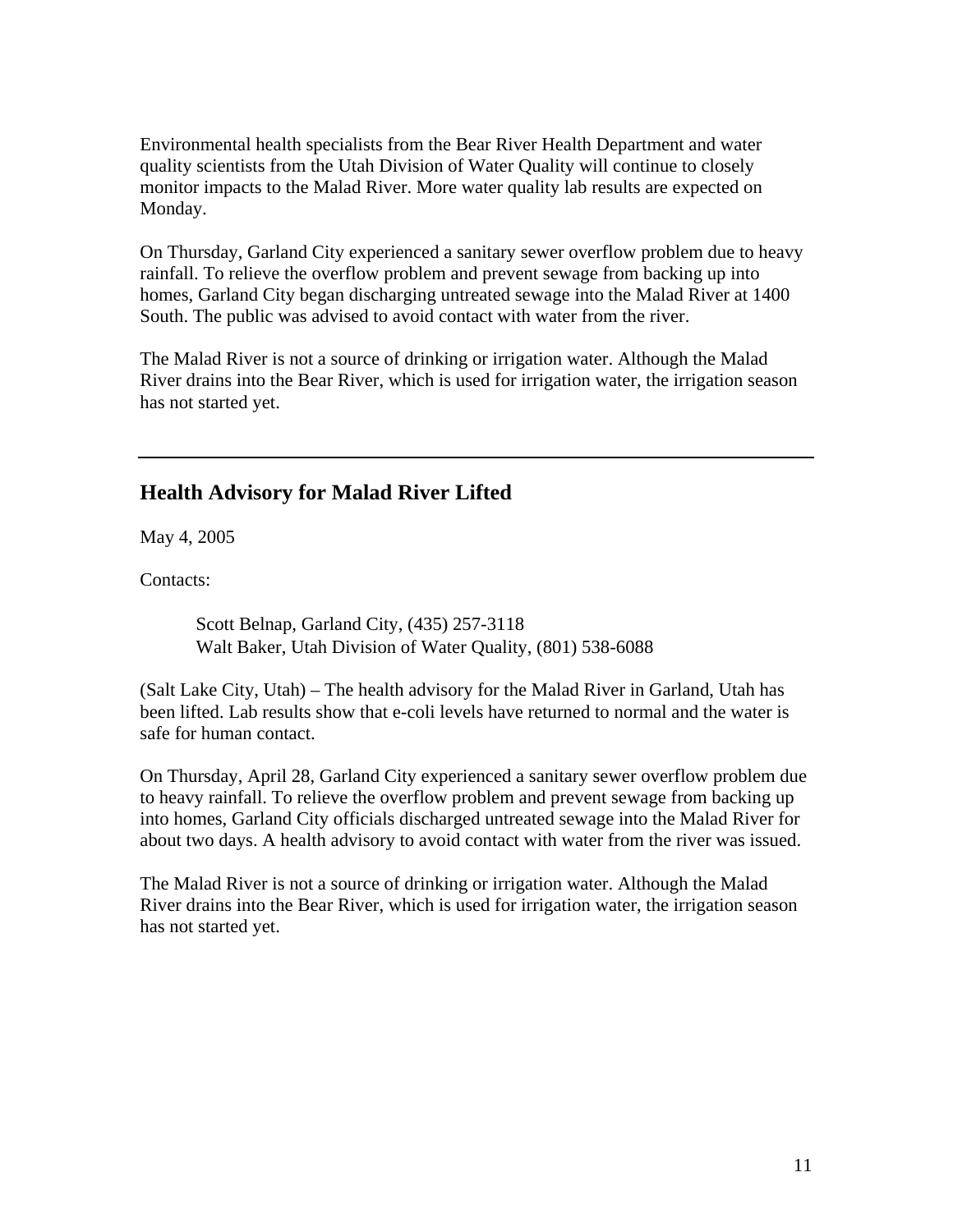### **Raw Sewage Discharging into Malad River**

May 11, 2005

Contacts:

Bill Bishop or Scott Belnap, Garland City, (435) 257-3118 Mike Weibel, Bear River Health Department, (435) 792-6520 Walt Baker or Rob Herbert, Division of Water Quality, (801) 538-6146

(Salt Lake City, Utah) – Garland City is experiencing a sanitary sewer overflow problem due to heavy rainfall. To relieve the overflow problem and prevent sewage from backing up into homes, Garland City is discharging untreated sewage into the Malad River at 1400 South. This remedy will continue until the overflow problem is under control. As a health precaution, the public is advised to stay away from the river.

The Malad River is not a source of drinking or irrigation water. Although the Malad River drains into the Bear River, which is used for irrigation water, the irrigation season has not started yet.

Environmental health specialists from the Bear River Health Department have been on scene monitoring the situation. Utah Division of Water Quality personnel are en route to Garland City to assist with the sewer overflow problem and closely monitor impacts to the Malad River. Impacts to the environment are not yet known.

### **Raw Sewage Discharging into Ditch then Salt Creek**

May 11, 2005

Contacts:

Paul Fulgham, Tremonton City (435) 257-2676 Mike Weibel, Bear River Health Department, (435) 792-6520 Walt Baker or Rob Herbert, Division of Water Quality, (801) 538-6146

(Salt Lake City, Utah) – Tremonton City is experiencing a sanitary sewer overflow problem due to heavy rainfall and snowmelt. To relieve the overflow problem and prevent sewage from backing up into homes, Tremonton is discharging untreated sewage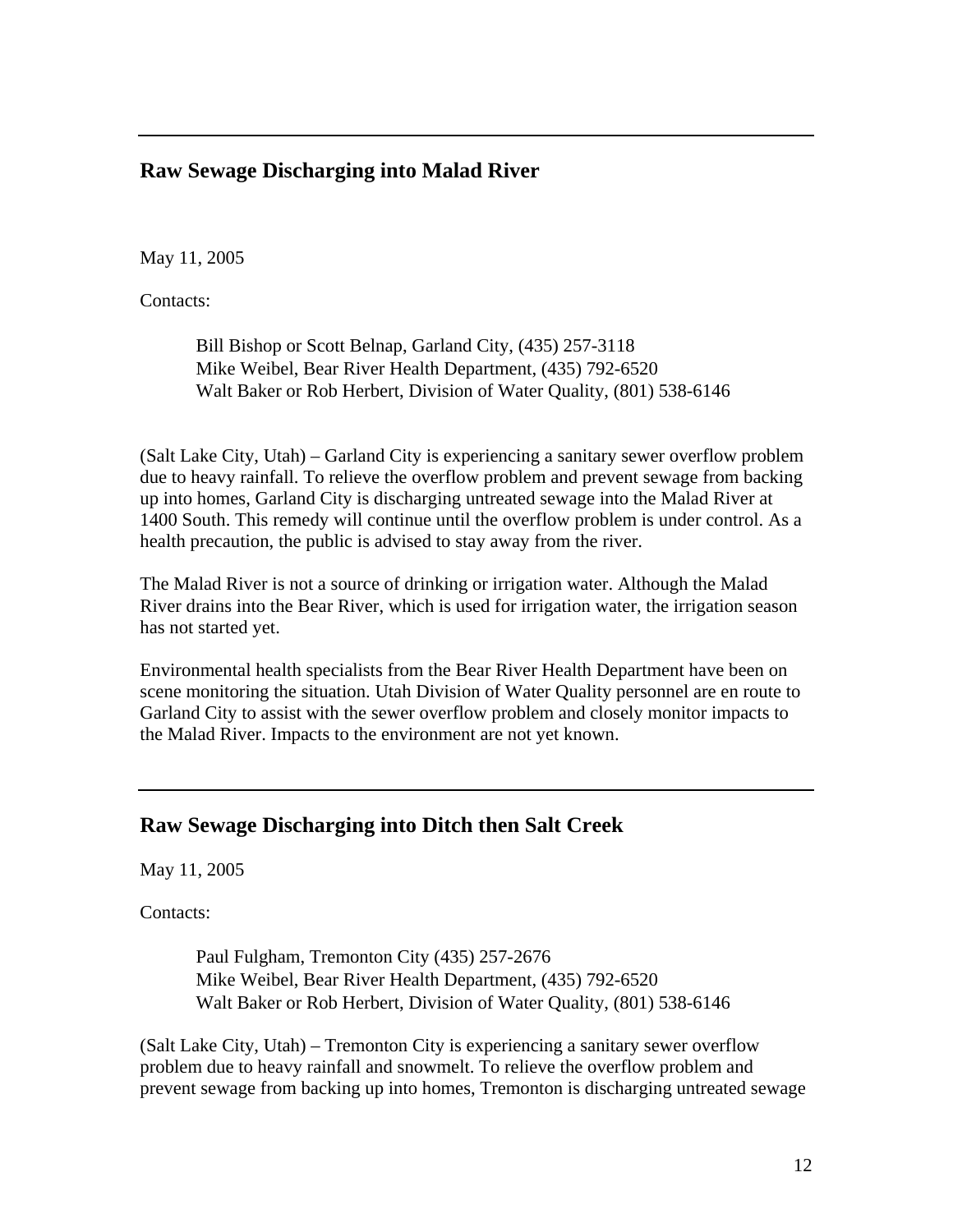from a collection transmission main into an unnamed irrigation runoff ditch at 1200 South and 1000 West. The unnamed irrigation runoff ditch flows west and discharges into Salt Creek, which flows southward to the Salt Creek Waterfowl Management Area.

This remedy will continue until the sanitary sewer overflow problem is under control. As a health precaution, the public is advised to stay away from unnamed ditch at and Salt Creek.

Environmental health specialists from the Bear River Health Department have been notified of the situation. Utah Division of Water Quality personnel will monitor the discharge for impacts to Salt Creek. Impacts to the environment are not yet known.

## **Chemical Releases to Utah's Air and Water Continue to Decrease**

May 11, 2005

Contacts:

Mike Zucker, Utah Division of Environmental Response and Remediation, (801) 536-4143 Renette Anderson, Utah DEQ Public Affairs, (801) 536-4478

(Salt Lake City, Utah) -Chemical releases to Utah's air and water continued to significantly decrease while releases to land increased in 2003, according to the Utah Toxic Release Inventory (TRI) 2003 Data Summary compiled by the Utah Department of Environmental Quality (DEQ). These releases are allowed under various environmental permits as a result of industrial operations.

"We are very encouraged by these decreases of chemical releases to Utah's air and water," said Brad Johnson, director of DEQ's Division of Environmental Response and Remediation.

The most notable decrease is the amount of chemical releases to the air. Utah's releases to the air decreased 51 percent from 18.5 million pounds in 2002 to 9.1 million pounds in 2003. This is the lowest total release to air for Utah in the 17-year history of the TRI program. The reduction is primarily due to a decrease in chlorine emissions from U.S. Magnesium.

Releases to surface water decreased nearly 10 percent from 63,000 pounds in 2002 to 57,000 pounds in 2003. The total consists almost entirely of nitrate compounds released from Chevron Products Company to the Great Salt Lake. Kennecott Utah Copper facilities reported releases of various metals to the Great Salt Lake.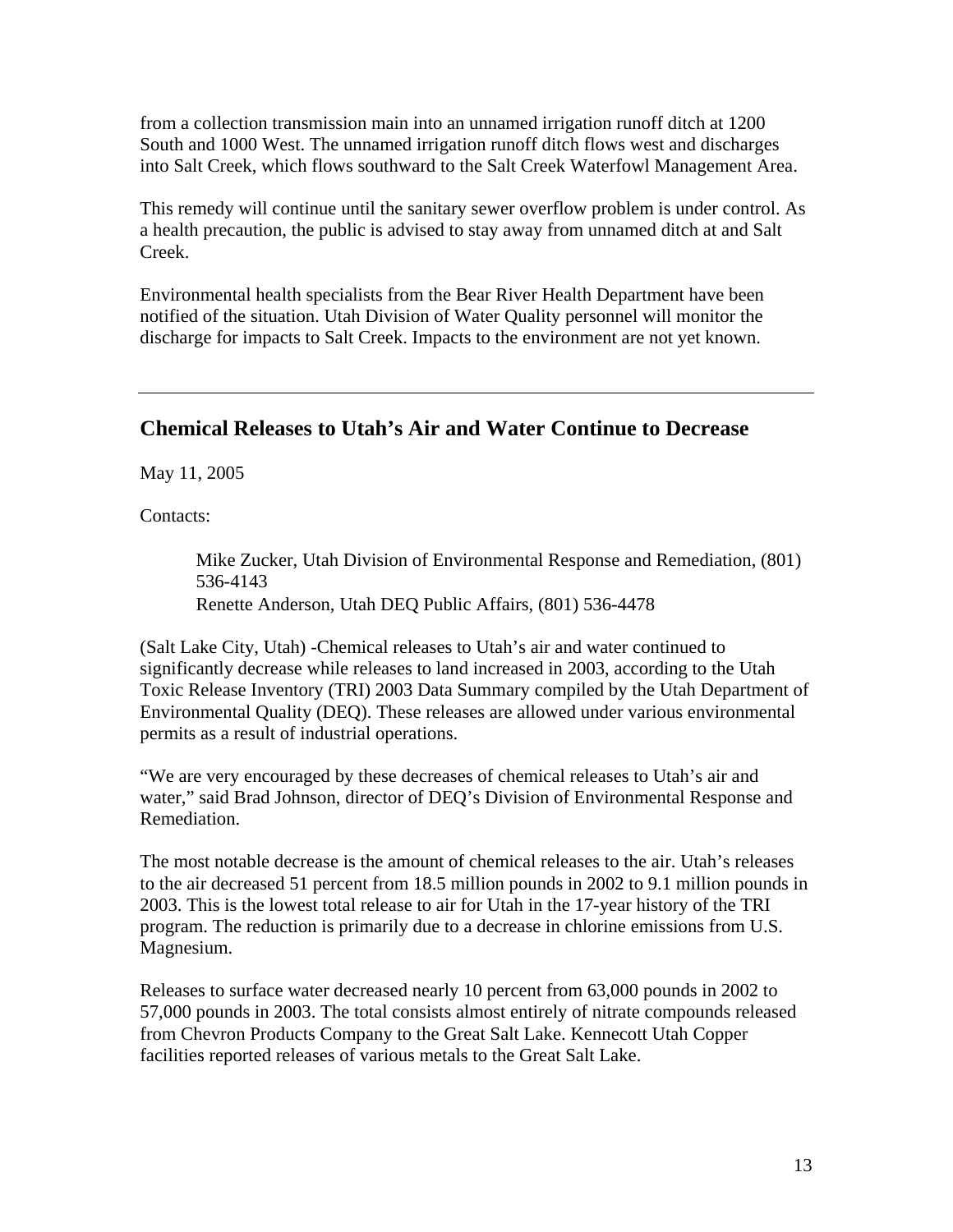Chemical releases to the land increased about 49 percent from 154.5 million pounds in 2002 to 229.7 million pounds in 2003. Activities in Kennecott's Bingham Canyon mine, including a rise in the amount of ore rock mined and mining in an area that contained a higher concentration of lead, contributed to the increase. Additionally, a decrease in copper recovery from Kennecott's facilities resulted in an increase of copper in the waste stream. Of the total releases to land in Utah, Kennecott Utah Copper facilities reported 89 percent in the form of copper, lead, zinc, manganese, chromium, arsenic and other metal compounds, including naturally occurring metals in waste rock, which is excavated and moved during mining operations.

The TRI is an annual report used to inform citizens, industries and government regulators about wastes generated in Utah. Data are gathered at year's end and compiled the following year. The report may be used to evaluate potential hazards to public health or the environment. TRI data can be used to provide basic information on the types and volumes of waste and emissions at a facility, but the data must be used with other concentration, migration, environmental targets and exposure information to assess a level of human health or environmental risk.

A total of 189 Utah facilities filed TRI reports for 124 TRI-listed chemicals and chemical categories. Approximately 64 percent of these facilities are located in Weber, Davis, Salt Lake and Utah counties.

The TRI report is available on DEQ's Web site at www.superfund.utah.gov/serc/trihome.htm.

# **Sewage Discharging to Salt Creek Update**

May 12, 2005

Contacts:

Paul Fulgham, Tremonton City (435) 257-2676 Mike Weibel, Bear River Health Department, (435) 792-6520 Walt Baker or Rob Herbert, Division of Water Quality, (801) 538-6146

(Salt Lake City, Utah) – Tremonton City has gained control of the sanitary sewer overflow problem and has stopped discharging untreated sewage into an unnamed irrigation runoff ditch at 1200 South and 1000 West.

The sanitary sewer overflow problem was due to heavy rainfall and snowmelt. To relieve the overflow problem and prevent sewage from backing up into homes, Tremonton yesterday began discharging untreated sewage from a collection transmission main into the ditch which flows west and discharges into Salt Creek, which flows southward to the Salt Creek Waterfowl Management Area.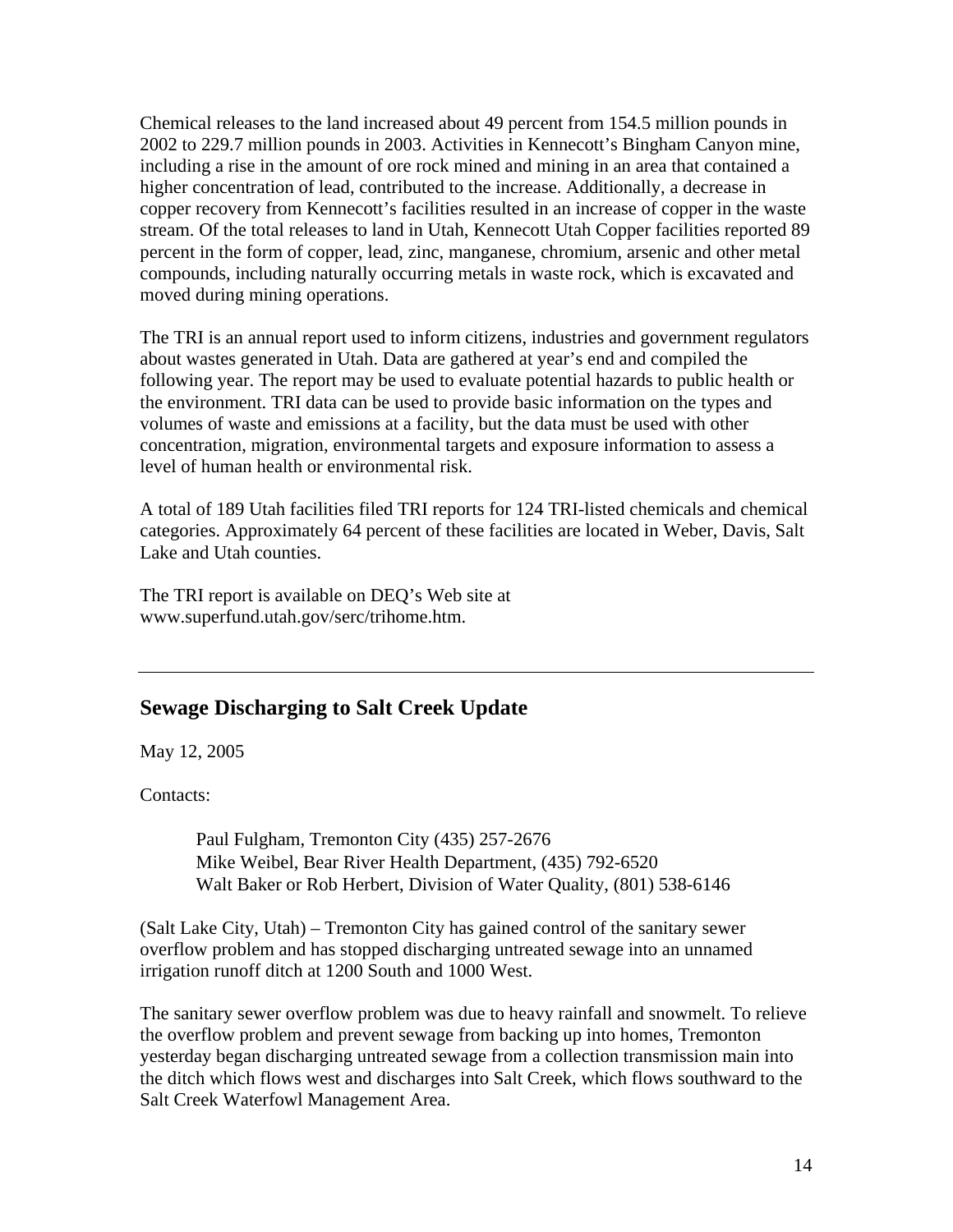Bear River Health Department and Utah Division of Water Quality personnel will continue to monitor the situation for impacts to Salt Creek. Impacts to the environment are not yet known.

### **Raw Sewage Discharging into Ditch then Weber River**

May 12, 2005

Contacts:

Lance Wood, Central Weber Sewer Improvement District (801) 731-3011 Mary Hazard, Weber-Morgan Health Department, (801) 399-7160 Walt Baker or Rob Herbert, Division of Water Quality, (801) 538-6146

 (Salt Lake City, Utah) – The Central Weber Sewer Improvement District (CWSID) is experiencing a sanitary sewer overflow problem due to heavy rainfall. To relieve the overflow problem and prevent sewage from backing up into homes, CWSID is discharging untreated sewage from an overwhelmed lift station into a ditch at 2700 North and 2600 West in Farr West. The ditch discharges into the Weber River.

This remedy will continue until the sanitary sewer overflow problem is under control. As a health precaution, the public is advised to stay away from the ditch and Weber River.

Environmental health specialists from the Weber-Morgan Health Department have been assisting CWSID with this situation and Utah Division of Water Quality personnel will monitor the discharge for impacts to the Weber River. Impacts to the environment are not yet known.

### **Autoliv Selected for Environmental Recognition**

May 13, 2005

Contacts:

Kathy Whitehead, Autoliv, Marketing Communications Manager, (801) 625-9396 Renette Anderson, Utah Department of Environmental Quality, Clean Utah Coordinator, (801) 536-4478

(Ogden, Utah) – In recognition of Autoliv's outstanding environmental management efforts, the Utah Department of Environmental Quality (DEQ) selected Autoliv's Ogden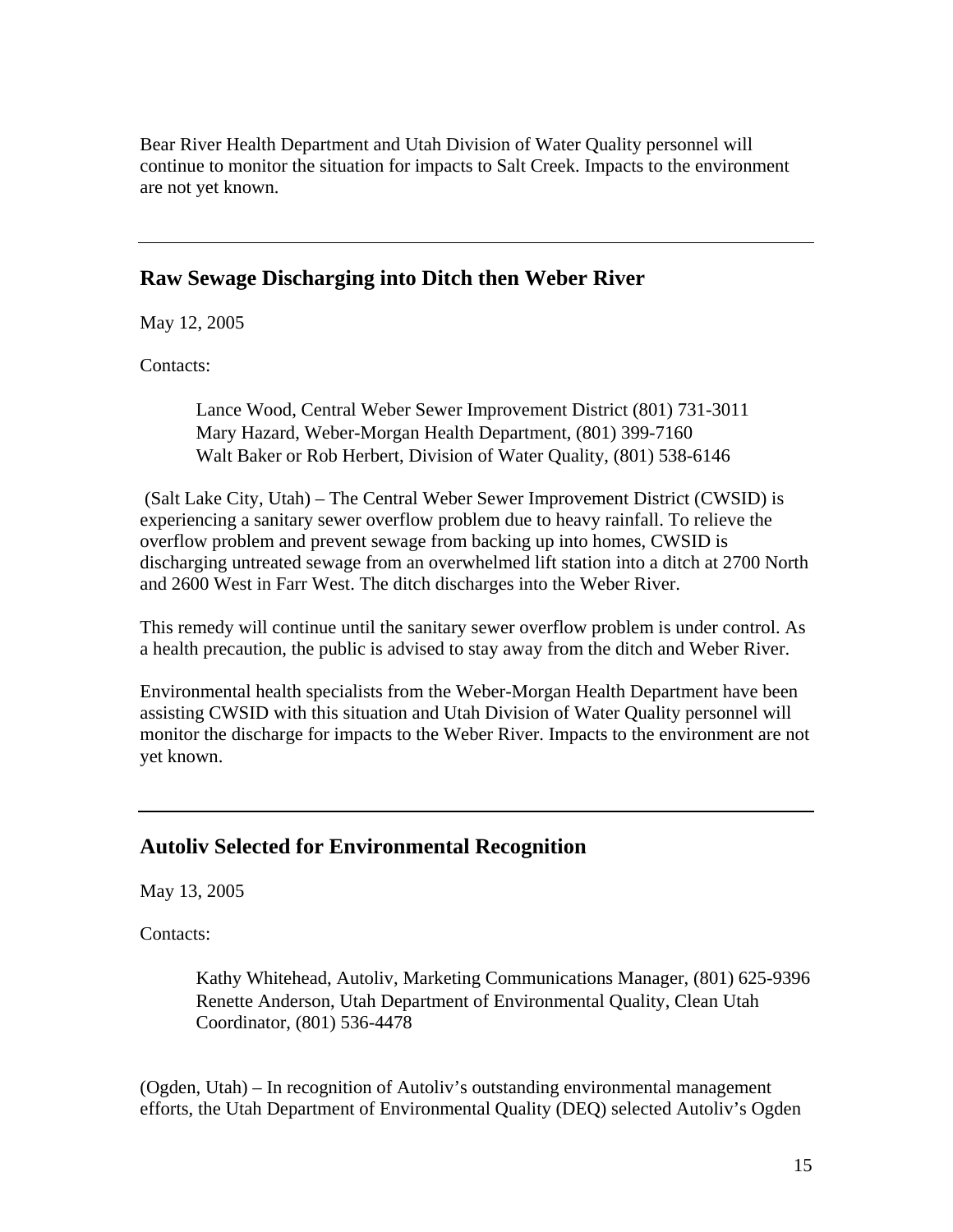Technical Center as one of four Utah companies honored to be the first accepted into the new Clean Utah program. This innovative program encourages and rewards businesses for going beyond compliance requirements to preserve and protect Utah's environment.

"We applaud Autoliv's commitment to protect the environment," said DEQ Deputy Director Bill Sinclair today at a recognition ceremony for Autoliv employees. "Autoliv's willingness to take the initiative to implement pollution prevention as well as energy and natural resource conservation programs demonstrates their leadership as a responsible employer and good corporate neighbor."

Guy Letendre, Autoliv vice president of engineering and Ogden Technical Center plant manager, acknowledged the great strides the facility has made to achieve such high levels of environmental responsibility.

"Although we are very proud of our latest recycling efforts, which have yielded more than two tons of cushion material recycled every month, the Ogden Technical Center has focused their sites even higher – to reduce waste through better product design," Letendre said. "For example, our latest passenger airbag design weighs 40 percent less than previous generations. This saves thousands of tons of valuable resources and materials, while promoting increased fuel efficiency and other environmental benefits."

In order to accomplish this magnitude of improvement, Autoliv's EMS teams at all facilities rely on continuous improvement activities for energy reduction, pollution prevention, conservation of natural resources and recycling to optimize Autoliv's positive environmental impact. Through the efforts of this team, not only has Autoliv achieved significant waste reduction, but also these efforts are expected to save the company millions of dollars.

To enter the Clean Utah program, Autoliv successfully passed a compliance screen to ensure it was in good standing with local, state and federal environmental requirements. They enter the program at the Partner Level.

More information about Clean Utah and Autoliv is available on the Web at www.deq.utah.gov/cleanutah/index.htm and www.autoliv.com (opens in a new window).

Autoliv North America has 15 facilities in Mexico, Canada and the U.S., six of these in Northern Utah. Autoliv was the first airbag manufacturer to be certified to ISO 14001, the international environmental standard. Autoliv manufactures automotive safety products for all major automotive manufacturers in the world. Sales in 2004 amounted to US \$6.1 billion and net income US \$326 million. The company's shares are listed on the New York Stock Exchange (NYSE: ALV), its Swedish Depositary Receipts on the Stockholm Stock Exchange (SSE: ALIV) and its stock options on the Chicago Board Options Exchange (CBOE: ALV.)

Administered by the Utah Department of Environmental Quality, Clean Utah is a voluntary program designed to recognize and reward companies for taking steps to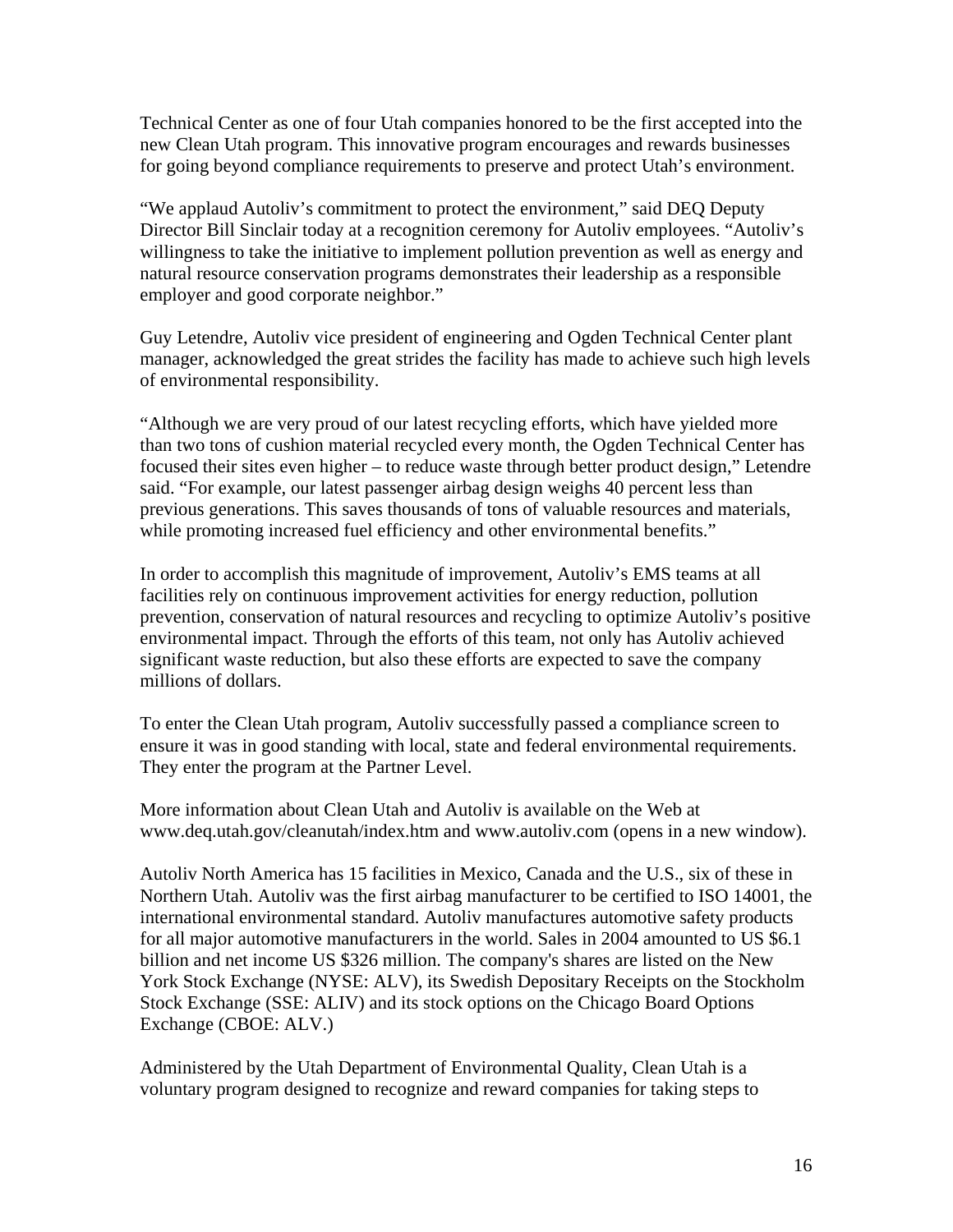reduce or prevent pollution. Representatives from industry (including Autoliv), trade associations, environmental groups and regulatory agencies began working together in July 2001 to develop Clean Utah. DEQ launched the program in September 2004. Any facility or entity governed by applicable federal, state or local environmental regulations is eligible to participate, provided it has a good compliance record.

#### **Water Health Advisory in Tremonton Lifted**

May 16, 2005

Contacts:

Paul Fulgham, Tremonton City, (435) 257-2676 Mike Weibel, Bear River Health Department, (435) 792-6520 Walt Baker, Utah Division of Water Quality, (801) 538-6088

(Salt Lake City, Utah) – The health advisory for an unnamed irrigation runoff ditch and the Salt Creek in Tremonton, Utah has been lifted. Lab results show that e-coli levels have returned to normal and the water is safe for human contact.

On Wednesday, May 11, Tremonton City experienced a sanitary sewer overflow problem due to heavy rainfall and snowmelt. To relieve the overflow problem and prevent sewage from backing up into homes, Tremonton City officials began discharging untreated sewage from a collection transmission main into an unnamed irrigation runoff ditch at 1200 South and 1000 West. The water from the ditch flowed west and discharged into Salt Creek, which flowed southward to the Salt Creek Waterfowl Management Area. A health advisory to avoid contact with water from the ditch and creek was issued. Officials stopped discharging untreated sewage into the ditch on Thursday, May 12.

## **Water Health Advisory in Farr West Lifted**

May 19, 2005

Contacts:

Lance Wood, Central Weber Sewer Improvement District (801) 731-3011 Mary Hazard, Weber-Morgan Health Department, (801) 399-7160 Walt Baker, Division of Water Quality, (801) 538-6088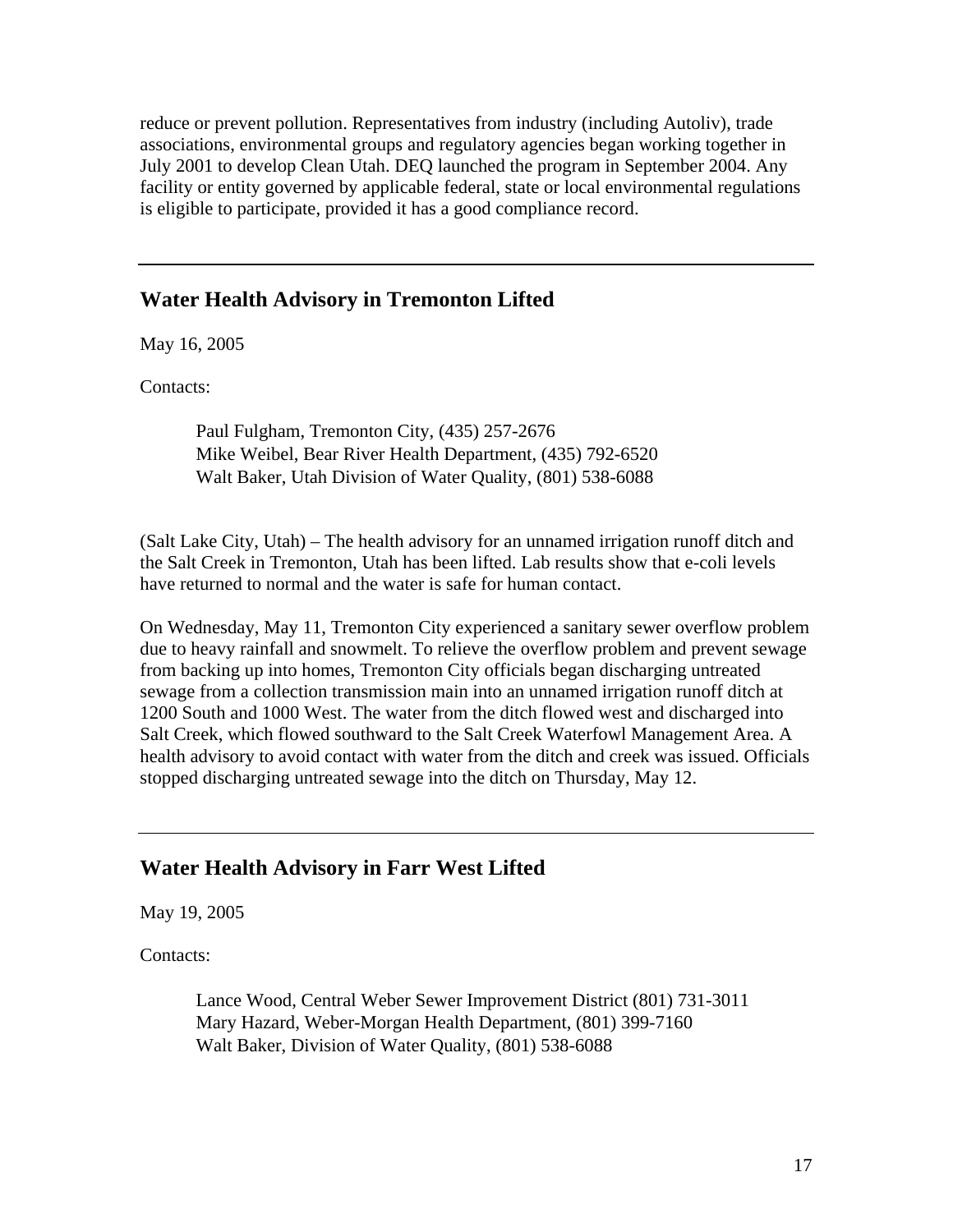(Salt Lake City, Utah) – The health advisory for a ditch that drains into the Weber River in Farr West, Utah has been lifted. Lab results show that e-coli levels have returned to normal and the water is safe for human contact.

On Thursday, May 12, the Central Weber Sewer Improvement District (CWSID) experienced a sanitary sewer overflow problem due to heavy rainfall. To relieve the overflow problem and prevent sewage from backing up into homes, CWSID began discharging untreated sewage from an overwhelmed lift station into a ditch at 2700 North and 2600 West in Farr West. The water from the ditch discharged into the Weber River. A health advisory to avoid contact with water from the ditch and river was issued. CWSID stopped discharging untreated sewage into the ditch on Friday, May 13.

# **Health Advisory for Malad River Lifted**

May 23, 2005

Contacts:

Scott Belnap, Garland City, (435) 257-3118 Walt Baker, Utah Division of Water Quality, (801) 538-6088

(Salt Lake City, Utah) – The health advisory for the Malad River in Garland, Utah has been lifted. Lab results show that e-coli levels have returned to normal and the water is safe for human contact.

On Wednesday, May 11, Garland City experienced a sanitary sewer overflow problem due to heavy rainfall. To relieve the overflow problem and prevent sewage from backing up into homes, Garland City officials discharged untreated sewage into the Malad River for about five days. A health advisory to avoid contact with water from the river was issued.

The Malad River is not a source of drinking or irrigation water. Although the Malad River drains into the Bear River, which is used for irrigation water, the irrigation season has not started yet.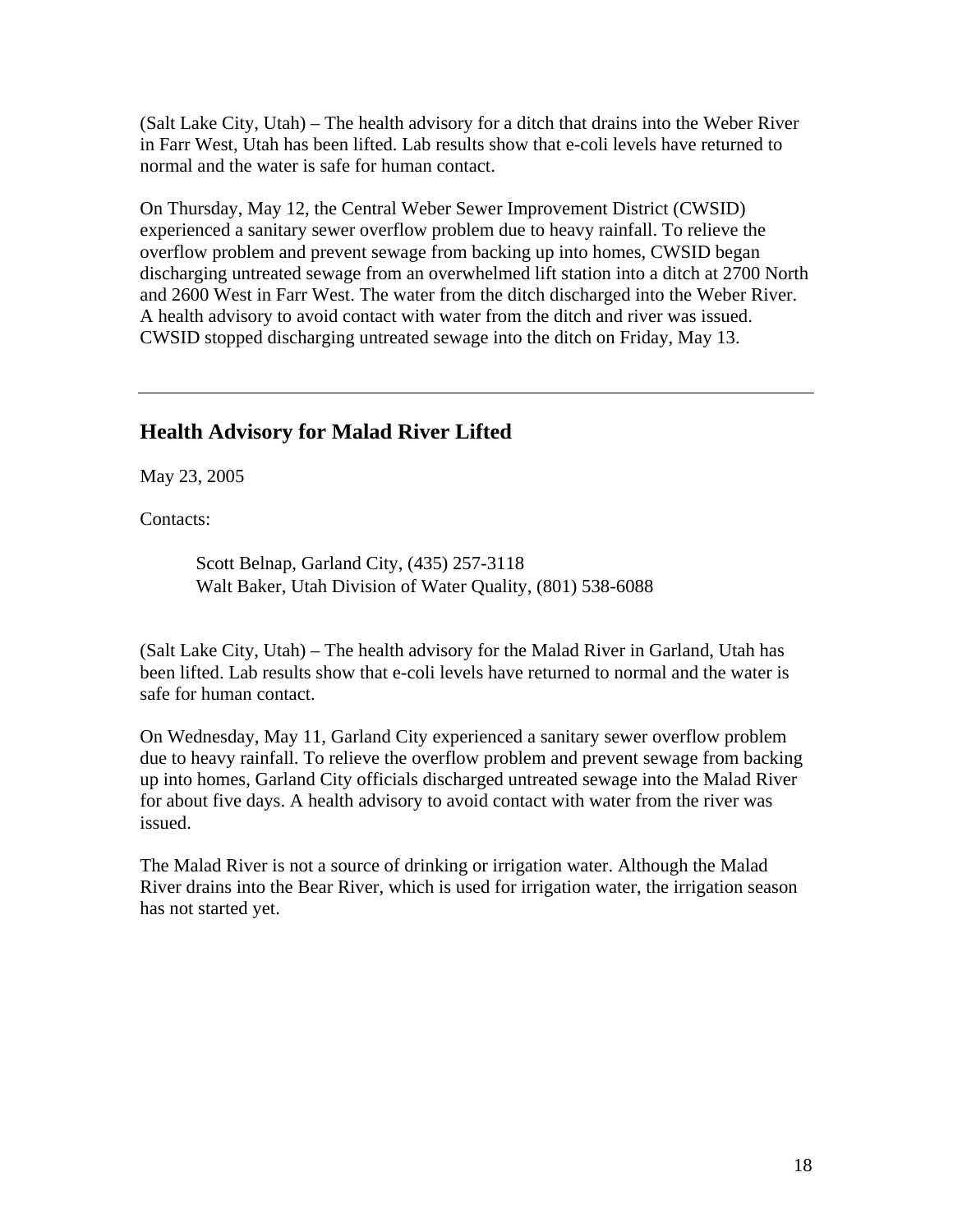# **DEQ Introduces New Color Code System for Ozone**

#### May 31, 2005

Contacts:

Rick Sprott, Director, Utah Division of Air Quality, (801) 536-0072 Laura Vernon, Utah Department of Environmental Quality, (801) 536-4484

(Salt Lake City, Utah) The Utah Department of Environmental Quality today introduced a new color code system that will make it easier for Wasatch Front residents to understand daily summertime ozone pollution conditions. By seeing the color code, residents will be able to make easy, convenient choices to protect their health and the environment from ozone's damaging effects.

Use of the new system begins tomorrow when Wasatch Front counties officially enter the summer ozone season. It is similar to the "green, yellow, red" traffic light system used during the winter for particulate matter pollution. This is how the new color code system works:

"Green" means that air quality conditions are good and it is a "Choose Clean Air Day." Residents are encouraged to make clean air choices to help keep air pollution levels low.

"Yellow" means that pollution is beginning to increase and it is an "Air Quality Alert Day." Residents are encouraged to be proactive by parking their vehicles when possible and taking other steps to Choose Clean Air.

"Red" means that pollution levels are high and it is an "Air Quality Action Day." It is critical that residents be extra vigilant by parking their vehicles, using mass transit, carpooling, finding other ways of getting around and taking other actions to Choose Clean Air.

The public should be prepared for health advisories during Yellow and Red days. Those who must drive can help reduce ozone by filling the gas tank or mowing the lawn in the evening, avoiding use of gasoline-powered engines on polluted days, keeping their car well-tuned and tires properly inflated, driving the speed limit, avoiding idling in drivethrough lanes, delaying errands, consolidating trips or taking other actions listed on the Choose Clean Air Web site at www.cleanair.utah.gov.

"Making clean air choices everyday is paramount to protecting our health and the environment from the harmful effects of ozone," said Rick Sprott, director of the Utah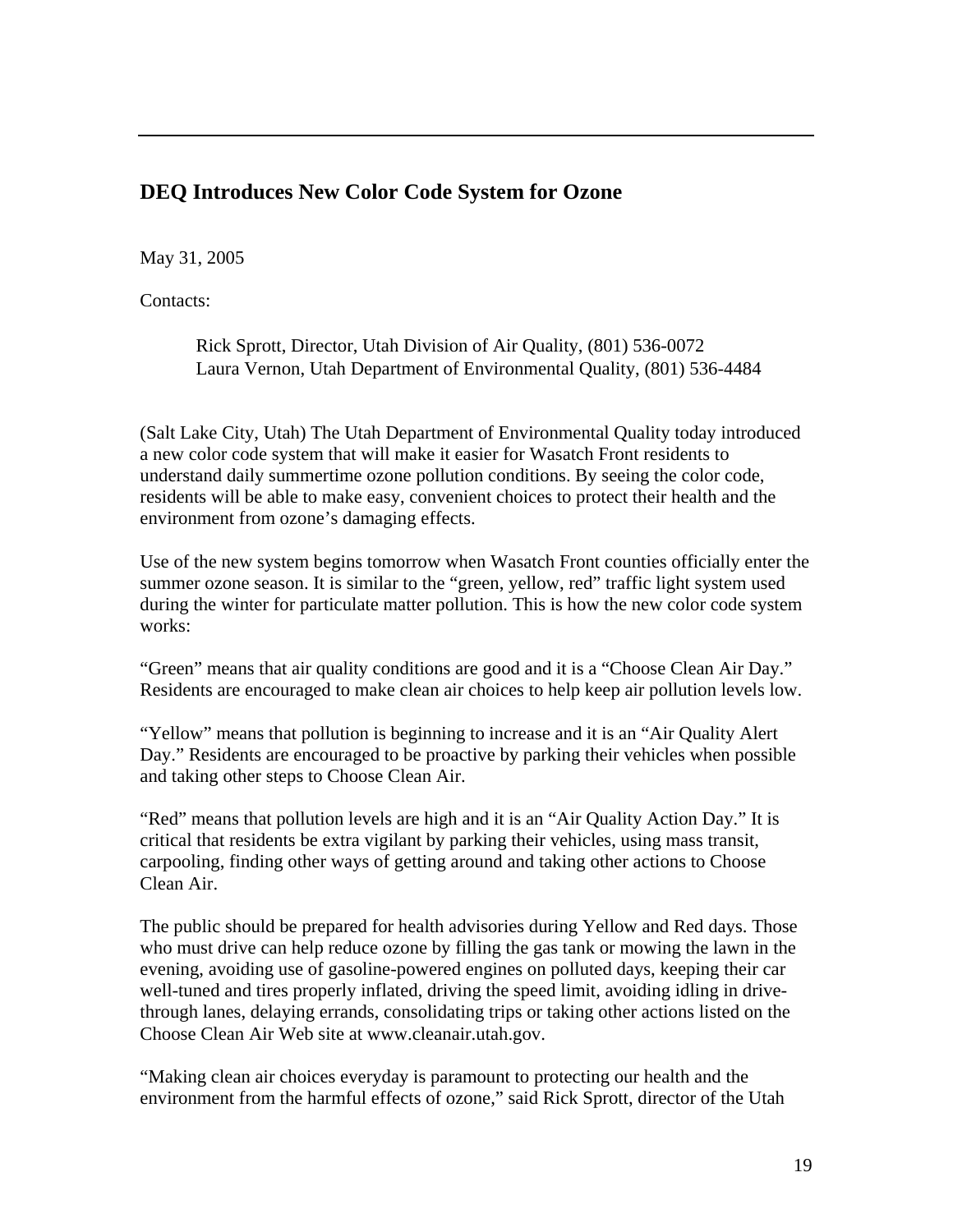Division of Air Quality. "Every little bit that residents can do everyday helps the air we breathe in big ways. We hope this new system, in tandem with our Choose Clean Air Web site and Air Quality Index meter, will make it easier to understand air quality conditions and take action."

According to Dr. Eric Wood, associate occupational medicine residency director at the Rocky Mountain Center for Occupational and Environmental Medicine, ozone can irritate the respiratory system, causing coughing, throat irritation and/or an uncomfortable sensation in the chest. It can lower an individual's resistance to diseases such as colds and pneumonia. Those who are most sensitive to its impacts are the very young, the elderly and those with pre-existing breathing problems. People with respiratory diseases whose lungs are more vulnerable to ozone may experience health effects earlier and at lower ozone levels than less sensitive individuals. Ozone also makes people more sensitive to allergens, the most common triggers of asthma attacks. Even healthy adults doing heavy exercise or manual labor outdoors may experience unhealthy effects during high ozone periods. This is because, during physical activity, ozone penetrates deeper into the parts of the lungs that are more vulnerable to injury.

"Estimates are that one in three Utahns experiences some type of respiratory problem during high pollution periods, and emergency room visits and hospital admission for asthma increase about 24 hours after ozone levels are high," Wood said.

Studies have shown that ozone can inflame and damage the lining of the lungs. Within a few days, the damaged cells are shed and replaced — much like the skin peels after a sunburn. However, if this type of inflammation happens repeatedly over a long time period, lung tissue may become permanently scarred, resulting in less lung elasticity, permanent loss of lung function and a lower quality of life.

People can reduce their exposure to ozone, especially between 2 and 8 p.m. when ozone concentrations are at their highest, by spending less time participating in vigorous outdoor activities, taking it a little easier when outside and exercising in the morning or later in the evening.

Air quality conditions are updated daily at 6:30 a.m. and 3:30 p.m., or as conditions change. For the latest air pollution information, residents can visit the Choose Clean Air Web site at www.cleanair.utah.gov, call the Air Pollution Hotline at 975-4009 in Salt Lake and Davis counties or (800) 228-5434 in Utah and Weber counties, or subscribe to the Choose Clean Air listserv to be automatically notified by email when air quality conditions change.

To subscribe to the listserv and find out ways to Choose Clean Air, visit the Choose Clean Air Web site at www.cleanair.utah.gov. Utah's summer ozone season runs through Sept. 30.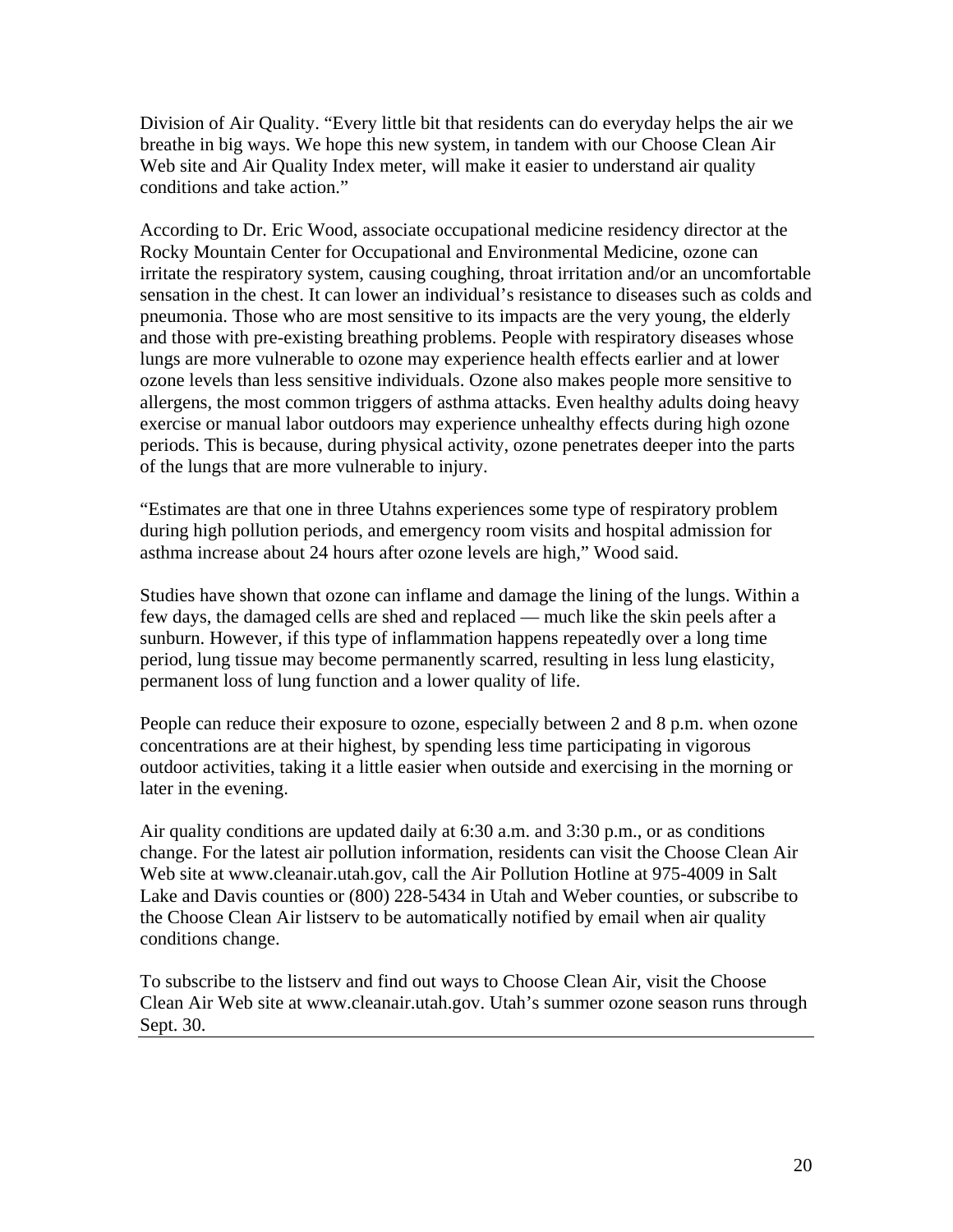### **PowerForward Begins Fifth Season**

Energy conservation initiative now under the direction of the Utah Department of Environmental Quality

June 3, 2005

Contacts:

Laura Vernon, Utah Department of Environmental Quality, (801) 536-4484 Margaret Oler, Utah Power, (801) 220-2592

(Salt Lake City, Utah) – PowerForward, Utah's statewide energy conservation initiative, kickoffs its fifth season in an effort to maintain safe, reliable electrical energy at reasonable rates for consumers during the summer peak season.

New this year is the agency responsible for issuing PowerForward alerts to the media and the public. The Utah Department of Environmental Quality (DEQ) will issue the familiar colors of a traffic light – green, yellow and red – to indicate a progression of conservation actions desired of the public based on weather predictions, regional power supplies and market power prices.

PowerForward alerts will be issued separately for the Wasatch Front and for the Dixie region as part of DEQ's daily air quality reports sent to the media and available on www.cleanair.utah.gov. The alerts will also continue to be posted on www.powerforward.utah.gov (opens in a new window).

"The PowerForward initiative empowers consumers with practical, timely information on simple, voluntary actions they can take to conserve electricity during the high-demand summer peak season when electrical power is the most expensive to produce or purchase," said DEQ Executive Director Dianne Nielson.

Nielson said that most summer days are expected to be "green" PowerForward days, calling for normal, common-sense conservation, such as turning off lights and TVs when you leave a room and doing laundry after 8 p.m. or on weekends.

"Yellow" days will be called when weather conditions and the demand for power coincide to push the state's expected power needs above available supply. The idea is to increase conservation on those days to prevent Utah's utility companies from having to pay high prices on the spot market to meet demand. Those spot-market prices eventually get passed on to the customers in the form of rate hikes. On yellow days, power users are encouraged to avoid non-essential power use between 2 and 8 p.m., raise air conditioning thermostats to 78 degrees or higher and turn off non-critical appliances not in use.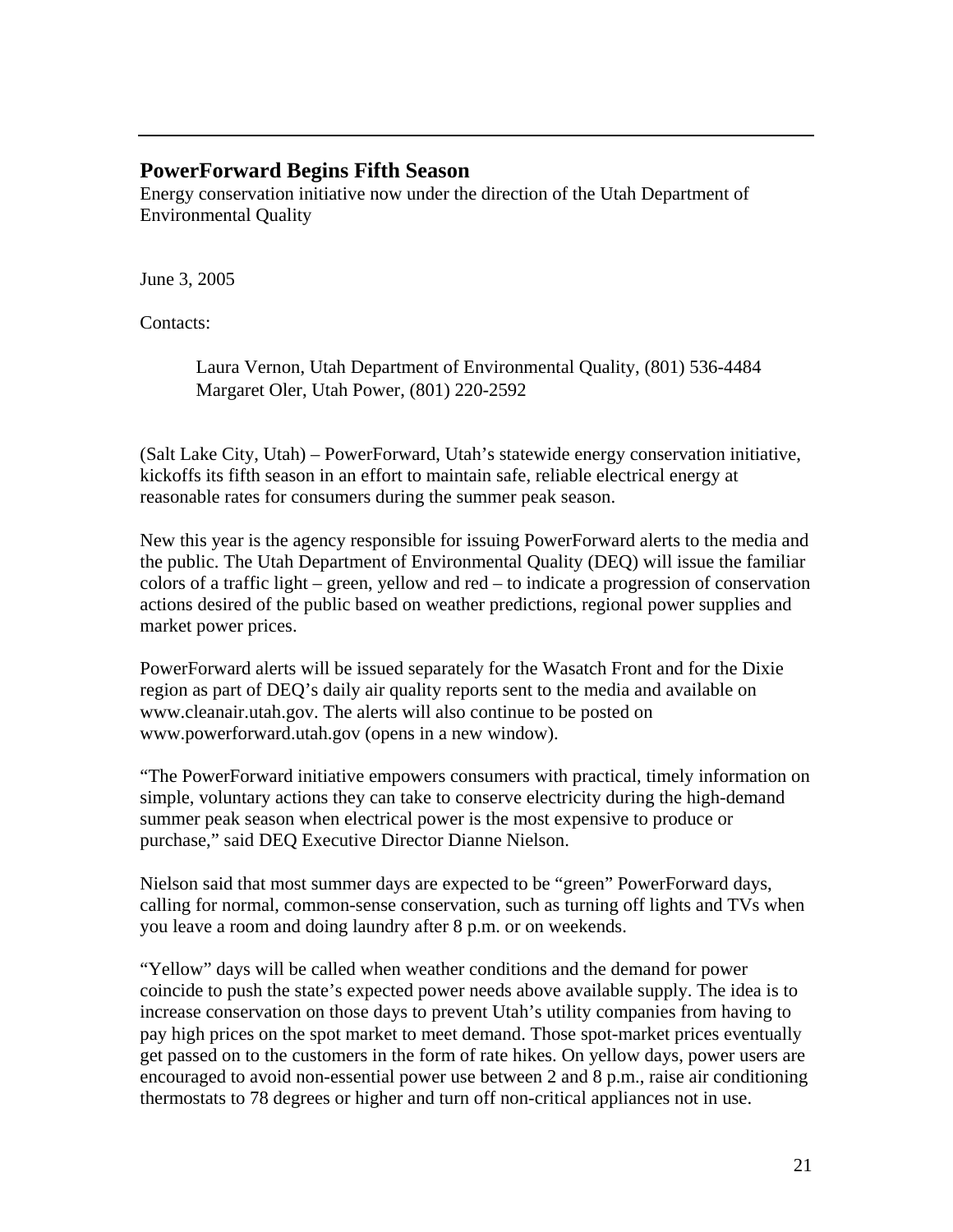"Red" days will be called only when power generation and transmission conditions are threatening electricity supplies. Conservation on red days is critical to maintain electric system reliability.

"Energy conservation is something we should practice throughout the year, day in and day out, because it saves electricity, reduces our electricity bills and helps maintain reasonable rates," said Lt. Gov. Gary Herbert. "However, summer is the time when our efforts to conserve electricity can really pay off. From a conservation standpoint and from an economic perspective, the summer peak hours are when electricity is the most expensive to purchase or produce and when conservation can do the greatest good."

In addition, Herbert said that PowerForward helps maintain Utah's electricity rates among the lowest in the nation.

"While Utah's electricity is among the most reliable and least expensive in the nation, the increasing demand for electricity during the summer peak season is putting a strain on the electrical infrastructure," said Rich Walje, executive vice president of Utah Power. "The demand for electricity during the summer peak season is increasing at twice the rate of the growth in the area. The single biggest impact on the growth of that peak demand is the conversion from evaporative cooling to central air conditioning in the area."

Walje said that more than 50 percent of electrical energy used in homes today is used to cool things – people and food. He urged consumers to participate in programs offered by their respective utilities such as Utah Power's Cool Keeper and See 'Ya Later Refrigerator, and to look for the EnergyStar logo on appliances that indicate the most efficient appliance models.

Nielson said that simple, easy actions to conserve energy can make a big difference when everyone participates.

"We're not asking Utahns to dramatically change their lifestyle – just be sensible in their use of electricity," Nielson said. "We hope to make consumers more aware of those times during the day when energy conservation efforts will have the biggest impact. When everyone helps out just a little, the payoff for all of us will be substantial."

Following are 10 simple things you can do the conserve energy this summer:

Set your air conditioning thermostat for 78 degrees or higher if health permits. Use fans instead of air conditioning when possible.

Do laundry after 8 p.m. or on weekends. The most critical time for energy conservation is from 2 to 8 p.m. on weekdays. Anything you can do to shift power use to hours before or after that six-hour daily block is helpful.

Turn off lights, TVs, VCRs and computers when not in use.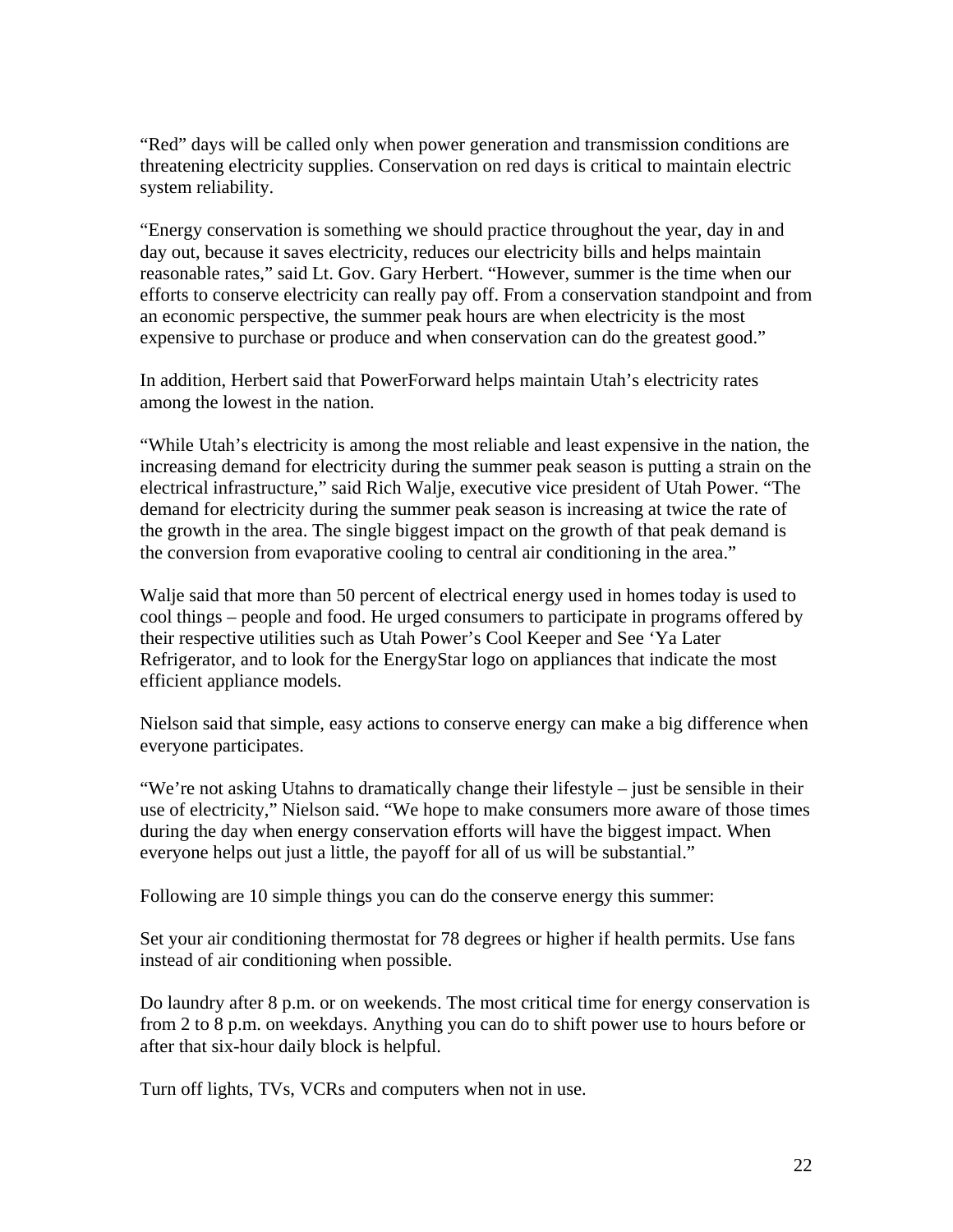Use compact fluorescent light bulbs in fixtures that remain on three or more hours per day. They use 75 percent less energy and have 6 to 10 times the life expectancy.

Install light dimmers, motion sensors or timers. Use lights only when you need them.

Use the "air dry" cycle on dishwashers instead of "heat dry." Wait to run your dishwasher late at night so the dishes can dry overnight.

Cook in a microwave oven or on an outdoor grill instead of using electric ovens.

If you have a second refrigerator, avoid using it and check with your local utility about recycling the appliance.

If permitted by local regulations, line dry clothes instead of using electric clothes dryers.

Open windows during the evening or early morning hours. Take advantage of the natural cooling effect of lower outside temperatures, then close windows, blinds and draperies during the heat of the day to maintain the cooler air inside the home.

PowerFoward has been a highly successful program during periods of high demand for electricity due to high temperatures. For example, in July 2001, Utahns conserved 100 megawatts of electricity – enough to supply 51,300 homes for a day – on each of several "yellow" days. In July 2002, 90 megawatts of electricity was conserved on each of the 11 "yellow" days.

PowerForward runs from June 1 to Sept. 15 each year. The Utah Energy Office introduced it in 2001. Now under the direction of DEQ, PowerForward continues to be a partnership of Utah consumers, businesses, electric utilities, media and state and local government agencies. More information about PowerForward, including additional energy conservation tips, is available on the Web at www.powerforward.utah.gov (opens in a new window).

# **Grant Money Available to Help Communities Assess Contaminated Sites**

June 14, 2005

Contacts:

Utah Division of Environmental Response & Remediation Hillary Mason, 801-536-4162, or Paul Zahn, 801-536-4181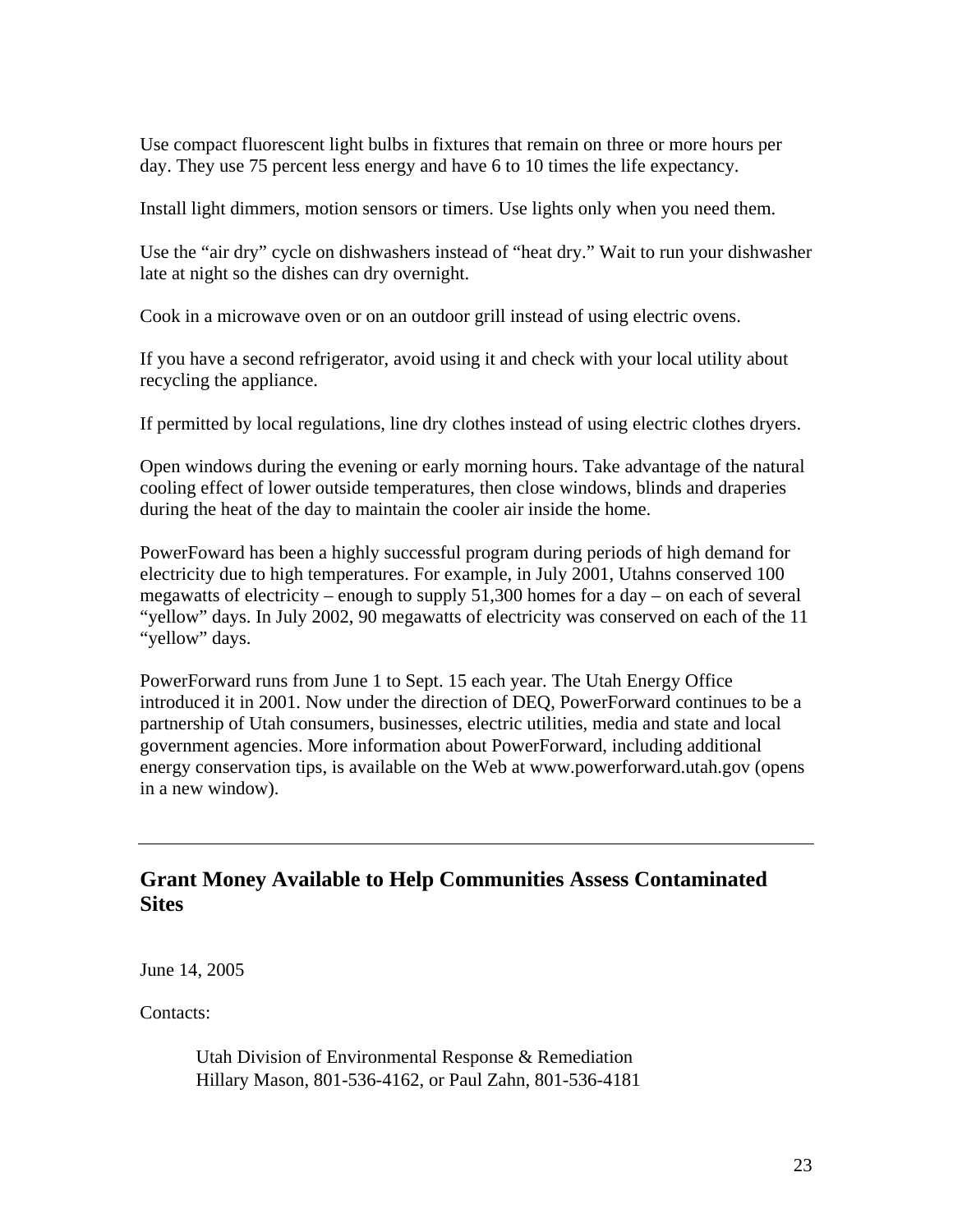(Salt Lake City, Utah) – The Utah Department of Environmental Quality (DEQ) has been awarded a \$200,000 EPA Petroleum Brownfields grant to identify and assess petroleum contamination at environmentally challenged sites. DEQ is actively looking for sites throughout Utah to consider for this revitalization effort. Utah communities now have the opportunity to access this grant money to fund environmental assessments of underutilized properties with petroleum contamination.

"Brownfields" is the term used to describe property where reuse or redevelopment is complicated due to known or perceived environmental contamination. These properties are often difficult to revitalize, which can stall economic growth due to fear of liability or a lack of funding to investigate or cleanup.

"This is an excellent opportunity for your community to further economic development, promote environmental protection and support community revitalization," said Brad Johnson, director of DEQ's Division of Environmental Response and Remediation.

According to Johnson, many communities in Utah have been left with vacant contaminated land that hinders redevelopment and restoration of a healthy local economy and tax-base. The grant money has the potential to improve a community's quality of life and leave a legacy of a healthier environment for future generations by cleaning up and redeveloping land into such things as open space, a commercial business or even affordable housing.

"DEQ is proud of the progress already made in transforming underutilized sites to productive use, and we are pleased to use this grant money for the opportunity to continue this effort," said DEQ environmental scientist Hillary Mason.

This Petroleum Brownfields grant can be used for the following purposes:

Site screening and eligibility evaluation Coordination and leveraging of available funding Site assessment Technical assistance and regulatory oversight Documentation and reporting of site assessments Obtaining site closure to help pave the way for redevelopment and beneficial reuse

For more information on obtaining grant money to renew your community, please contact the DEQ's Leaking Underground Storage Tank program at 801-536-4100.

Utah has been successful in revitalizing numerous properties. To see examples of other Utah Petroleum Brownfield success stories, visit the DEQ's Web site at http://www.undergroundtanks.utah.gov/leakingtanks/ustfields.htm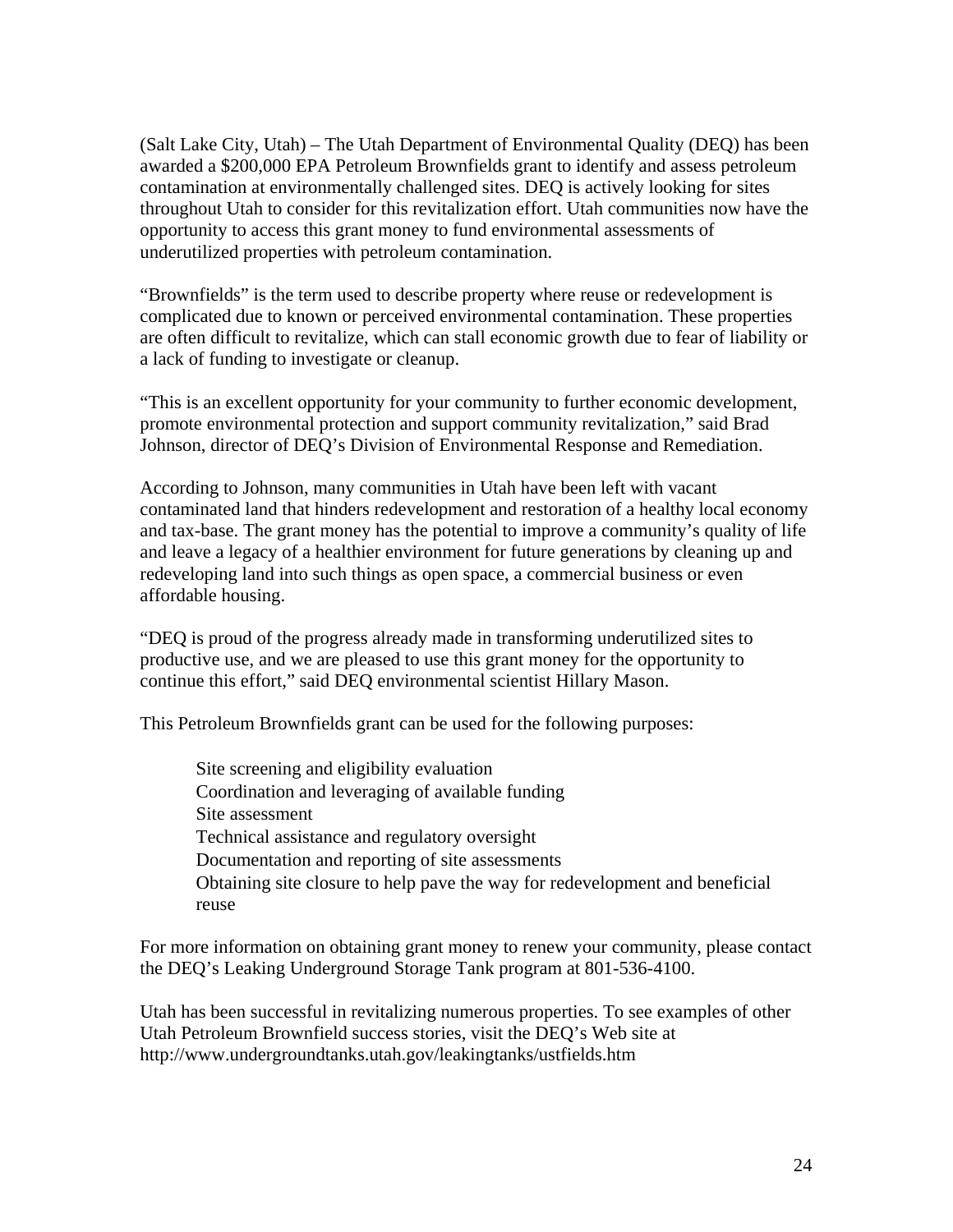# **DEQ Issues Smoke Health Advisory**

July 1, 2005

Contacts:

Bryce Bird, Division of Air Quality, 801.536.4064 Bob Dalley, Air Monitoring Center, 801.887.0762

(Salt Lake City) – The Utah Department of Environmental Quality has issued a wildfire smoke health advisory for southwestern Utah and an ozone health advisory for Washington County. Active children and adults, the elderly and individuals with respiratory and heart disease should reduce prolonged or heavy exertion outdoors in areas of wildfire smoke. Those having problems should contact their health care provider. This health advisory will remain in effect while smoke and high temperatures are prevalent in the area.

Particulate matter found in smoke can irritate the lungs and eyes. These fine particles can become lodged in delicate lung tissue, decreasing lung function, especially for people with respiratory and cardiovascular ailments. Ozone can irritate the respiratory system, causing coughing and throat irritation, and can aggravate existing respiratory conditions such as asthma.

More information is available on the Web at www.cleanair.utah.gov.

# **DEQ Signs Agreement With EPA to Study Agricultural Emissions**

August 5, 2005

Contacts:

Rick Sprott, Utah Division of Air Quality, (801) 536-0072 Larry Lewis, Utah Department of Agriculture & Food, (801) 538-7104

(Salt Lake City, Utah) – The Utah Department of Environmental Quality (DEQ) today signed a Memorandum of Understanding with the U.S. Environmental Protection Agency (EPA) that establishes a collaborative working relationship to develop and implement the Utah Animal Feeding Operation Air Quality Strategy. The purpose of the strategy is to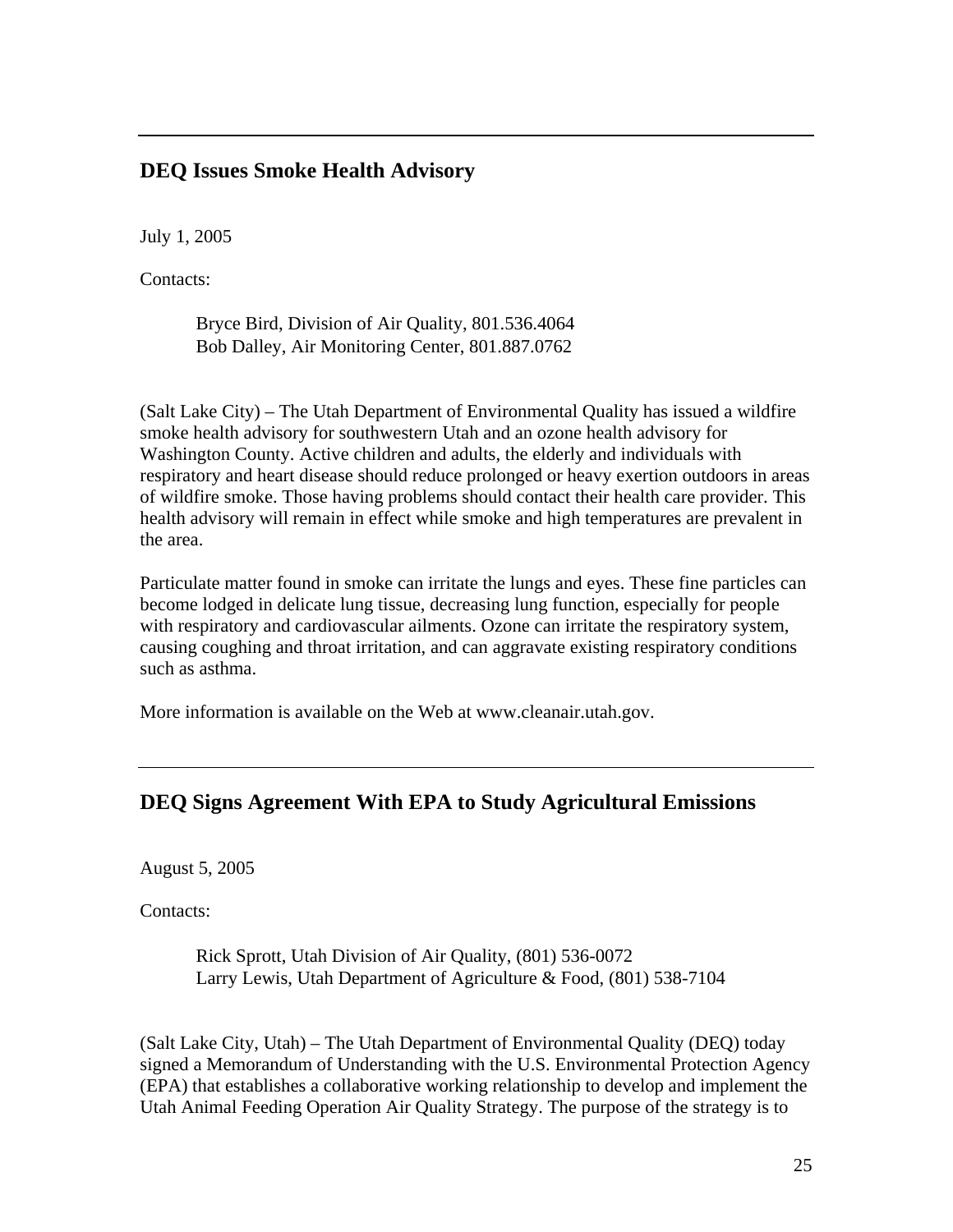gather air emissions information from animal feeding operations and implement programs to reduce emissions.

"This strategy places a higher focus on local input and local solutions, allows an evaluation of best management practices for reducing air emissions and helps maintain a viable agriculture industry in Utah," said DEQ Executive Director Dianne Nielson. Specifically, the strategy is designed to:

Quantify air emissions from Utah's confined animal feeding operations, including emissions of ammonia, volatile organic compounds, nitrogen oxides, carbon monoxide, hydrogen sulfide, particulate mater and hazardous air pollutants.

Identify appropriate best management practices for different types of operations.

Identify which existing best management practices have air quality benefits, while avoiding impacts on water quality.

Identify operations that may be subject to the requirements of the Clean Air Act and other environmental regulations.

Develop a multi-area implementation plan that starts with a voluntary, incentive-based approach; meets Clean Air Act requirements; builds on the success of the strategy used for water quality protection; and maximizes air, water, and waste benefits.

The Utah Department of Agriculture and Food (UDAF) is working with DEQ to implement the strategy. The departments, along with commodity groups and farm organizations, will form a partnership to implement the new EPA air quality program.

The departments will work to provide funding to help gather and analyze air emissions data, coordinate monitoring with owners of animal feeding operations and implement solutions where problems exist.

"One benefit of this strategy is that it will help Utah's producers meet the requirements of state and federal regulations and maintain a strong agricultural presence in the State of Utah," said George Hopkins, UDAF director of the Division of Conservation and Resource Management.

This strategy is a result of joint efforts by cooperating agencies to creatively find a solution that is locally driven, locally sensitive and locally effective. It is patterned after an existing State Water Quality Program that has been praised by the EPA as a model for the United States.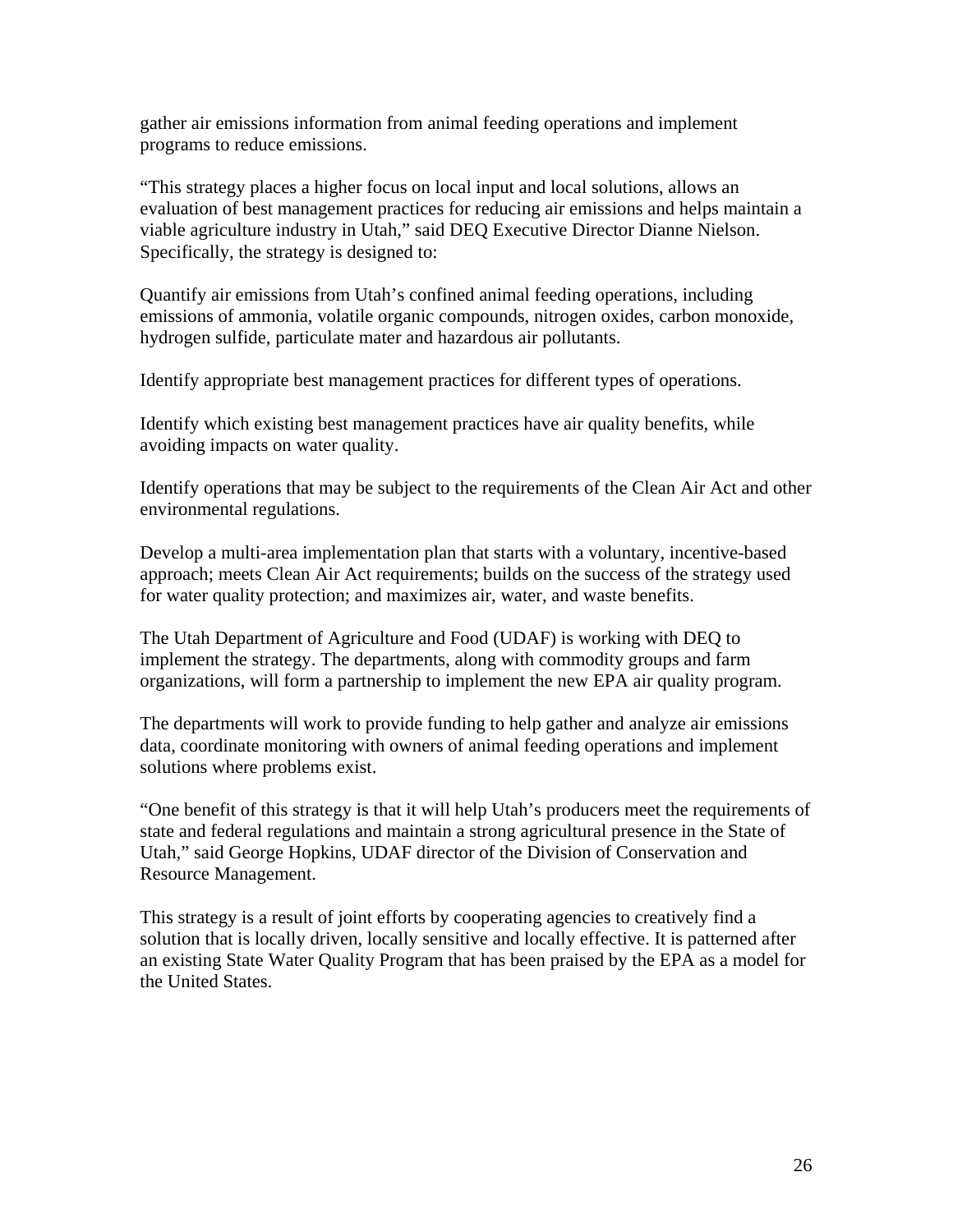# **Health Officials Issue Fish Advisories For Two Southern Utah Waters**

August 22, 2005

Contacts:

Utah Department of Environmental Quality: John Whitehead, (801) 538-6053 Utah Department of Health: Steve McDonald, (801) 538-6339

Salt Lake City - Fish consumption advisories have been issued in two Utah areas by state and local officials. The advisories are in effect for Gunlock Reservoir in Washington County, and Mill Creek in Grand County where elevated mercury levels have been found in fish.

Fish consumption advisory signs will be posted at access points to Gunlock Reservoir and Mill Creek stating that:

Adults should limit their consumption of largemouth bass taken from Gunlock Reservoir to no more than two 8-ounce servings per month

Adults can safely eat three 8-ounce meals of brown trout from Mill Creek per month, and

Women who may become pregnant, pregnant women, nursing mothers, and young children should not eat more than one 4-ounce serving per month from either location. A 4-ounce serving of fish is approximately the size of a deck of cards.

Eating more than these amounts over a long period of time could result in an intake of mercury that exceeds the U.S. Environmental Protection Agency health recommendations, according to an analysis completed by the Utah Department of Health. Any health risks associated with eating fish from Gunlock Reservoir or Mill Creek are based on long-term consumption and are not tied to eating fish occasionally. There is no health risk to other recreationists, including those swimming, boating, and waterskiing.

Fish were collected from Gunlock Reservoir (near St. George) and Mill Creek (near Moab) as a part of a water quality investigation. Elevated mercury levels were found in six of eight largemouth bass collected from Gunlock Reservoir and three of five brown trout collected from Mill Creek. Bluegills and channel catfish from Gunlock were also tested but did not show elevated mercury levels.

Officials from the Utah Department of Environmental Quality, Utah Department of Health, Utah Division of Wildlife Resources, Southeastern Utah District Health Department and Southwest Utah Public Health Department worked in partnership to issue this advisory.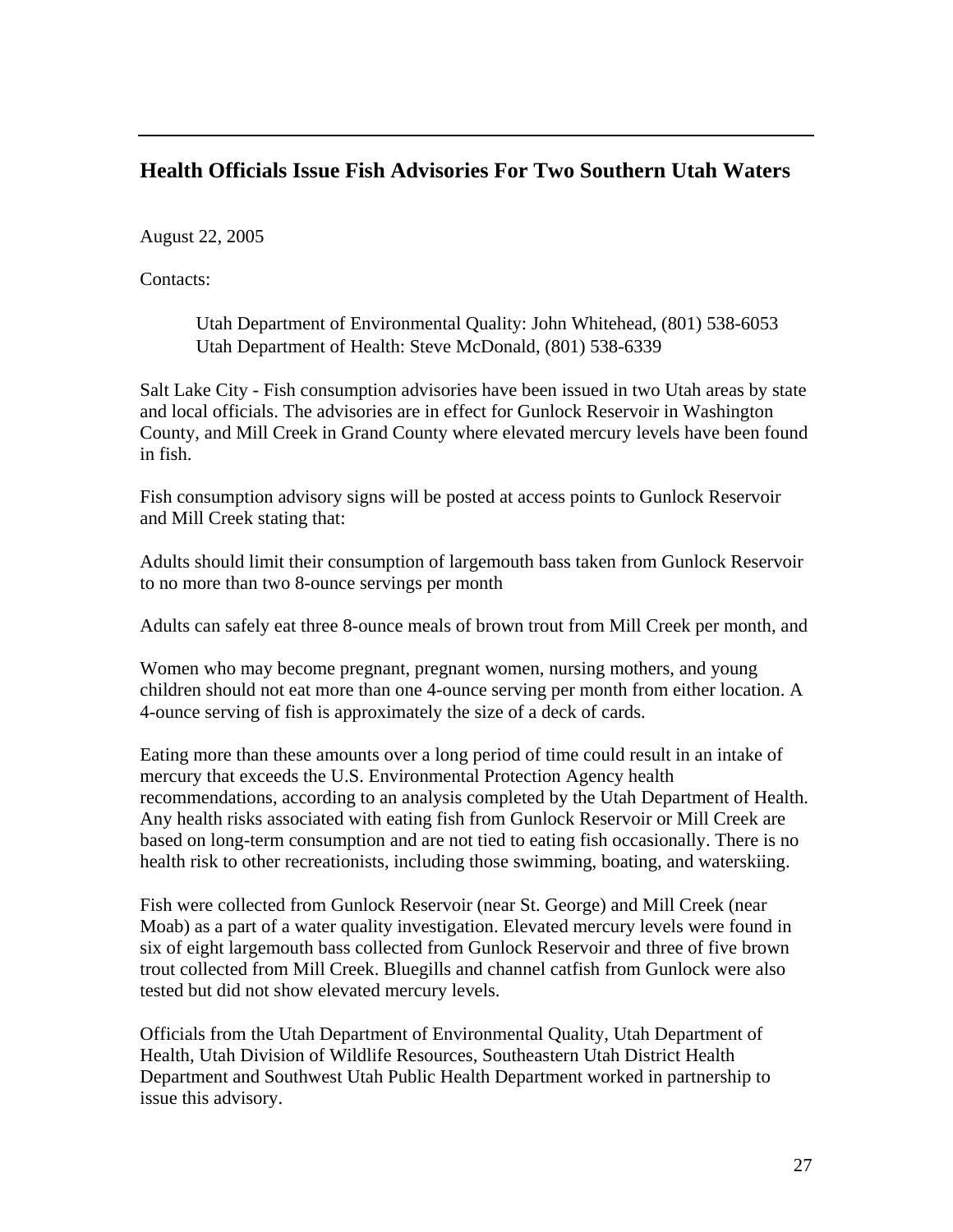Information about the advisory will also be distributed locally, and will be available at: http://www.deq.utah.gov/issues/Mercury/fish\_advisories.htm and each of the agencies' Internet sites. More information about the health effects of mercury can be found at: http://www.atsdr.cdc.gov/tfacts46.html. A map of Utah highlighting the sites where fish were tested for mercury and the tests results can be found at: http://www.waterquality.utah.gov/documents/mercury\_sample\_sites\_5-17-05.pdf. 217 samples of fish tissue were taken throughout the state and only 18 samples had elevated mercury levels.

Mercury levels will continue to be monitored. Advisories will be updated, as needed, based on additional information.

# **Utah Attains Air Quality Health Standards; Final Plans Submitted**

September 12, 2005

Contacts:

Cheryl Heying, Utah Division of Air Quality, (801) 536-4015 Rick Sprott, Utah Division of Air Quality, (801) 536-0072

SALT LAKE CITY - New plans submitted to the Environmental Protection Agency demonstrate that Salt Lake County, Utah County, and Ogden City meet – and can continue to meet – particulate matter (PM10) standards through at least 2017.

The State is asking EPA to redesignate the three as PM10 attainment areas under the Clean Air Act. The areas were found in violation of the PM10 health standard in 1990. At that time, Utah also violated the ozone, carbon monoxide and sulfur dioxide standards.

"Once EPA approves the PM10 plans, every area of the state will have the designation to confirm that they meet all air quality standards," explained Rick Sprott, Utah Air Quality Director. "This is very significant. Only one other metropolitan area –Denver, Colorado has ever accomplished this. The achievement is remarkable given that it occurred during a period of rapid growth in both the population and the economy."

PM10 is small dust and soot particles, generally created during a burning or combustion process. Its primary sources include vehicles and small engines, industry, fireplaces and wood stoves. The nonattainment label has meant stricter controls for industry and vehicle emissions and made it increasingly difficult for communities to obtain federal highway funds.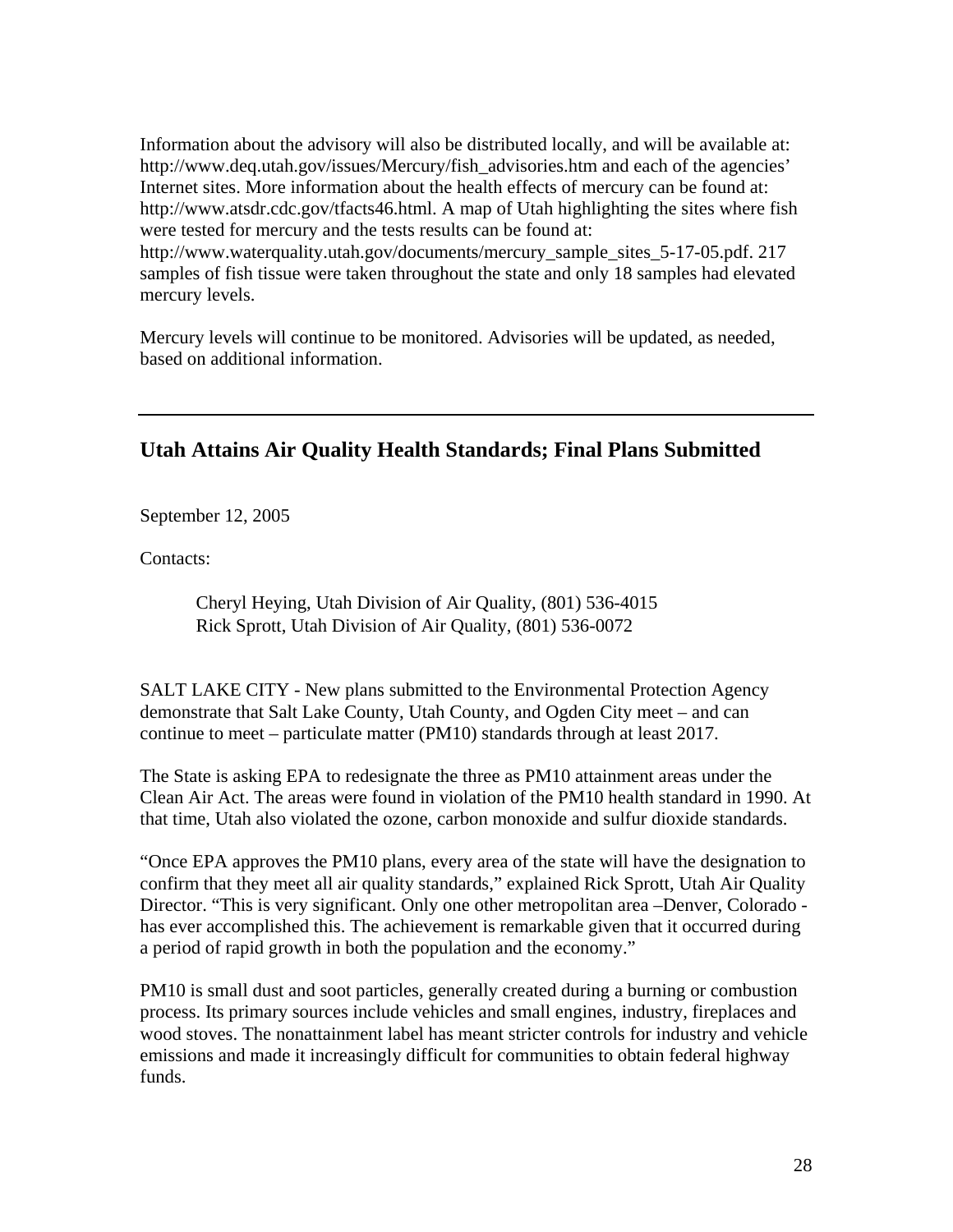"This is a milestone in which Utah citizens and businesses can take pride," Sprott acknowledged. However, he also cautioned that "more work lies ahead" and encouraged residents and industry to be proactive in preventing air pollution.

"Newer standards for ozone and particulate matter are even more protective," he said, "and we are very close to violating those."

PM10 is about one-tenth the width of a human hair. It is most obvious as the thick, brownish haze that gets trapped in Wasatch Front Valleys during winter months during temperature inversions when the air is very still. PM can lodge in the lungs, affecting breathing and aggravating existing respiratory and cardiovascular disease. The elderly, children and people with chronic health conditions are especially sensitive to its impacts.

The PM10 plans are available at http://www.airquality.utah.gov/SIP/Sipcomp.htm

#### **PowerForward Program Ends Its Fifth Season**

8 yellow days for Wasatch Front; 9 for the Dixie Area

September 15, 2005

Contacts:

Rick Sprott, Utah Division of Air Quality, (801) 536-0072 Cheryl Heying, Utah Division of Air Quality, (801) 536-4015

SALT LAKE CITY - PowerForward, Utah's electricity conservation initiative, completed its fifth season with 8 yellow days for the Wasatch Front and 9 yellow days for the Dixie Area.

"Yellow" days were called when weather conditions and the demand for power pushed expected power needs above available supply.

"July was warmer than normal," explained Rick Sprott, Utah Air Quality Director. "We had many days when temperatures were over 100 degrees. With an increased population and a higher percentage of homes that have air conditioning as opposed to swamp coolers, more electricity is required when temperatures soar."

On yellow days, power users were encouraged to avoid non-essential power use between 2 and 8 p.m., raise air conditioning thermostats to 78 degrees or higher, and turn off appliances not in use. Increasing conservation helped reduce demand, ensuring system reliability. Conservation also helped utility companies avoid paying high prices on the spot market. Spot-market prices eventually get passed on to customers in the form of rate hikes.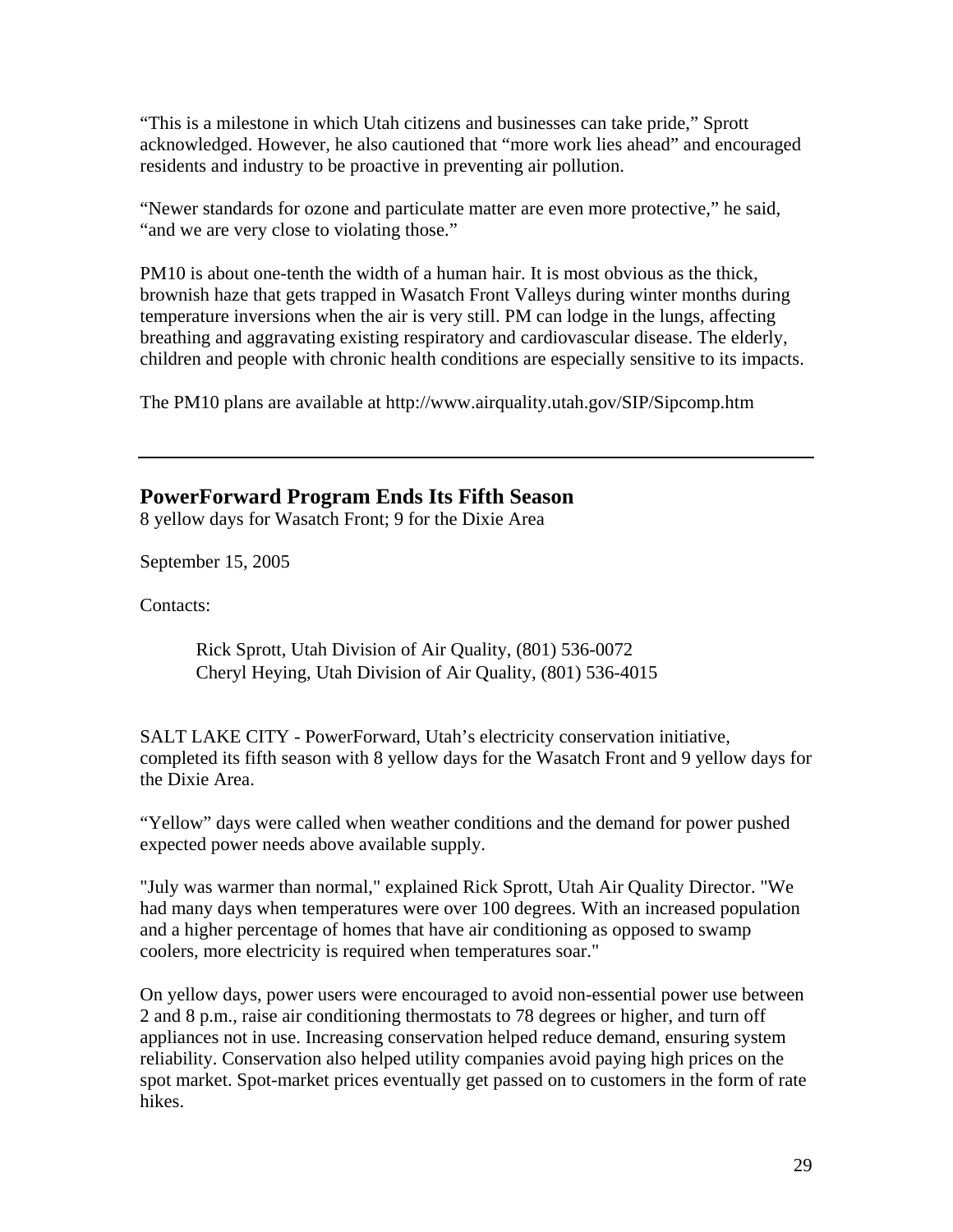In 2004, the Wasatch Front had no yellow days and Dixie had 22 days. There were no red days in either 2004 or 2005. "Red" days are only called when power generation and transmission conditions are threatening electricity supplies and conservation is critical.

PowerForward runs from June 1 to Sept. 15 each year. The Utah Energy Office introduced it in 2001. This year, the Utah Department of Environmental Quality issued the familiar colors of a traffic light - green, yellow and red - to indicate a progression of conservation actions desired of the public based on weather predictions, regional power supplies and market power prices.

## **Clean Utah Welcomes Hexcel Corporation**

October 5, 2005

Contacts:

Bill Sinclair, Deputy Director, (801) 536-4405 Renette Anderson, Clean Utah Coordinator, (801) 536-4478

(Salt Lake City) – Hexcel Corporation of West Valley will be officially welcomed as a new Clean Utah Partner today during a special presentation at the plant. Bill Sinclair, Deputy Director of the Utah Department of Environmental Quality, will make the presentation.

Hexcel manufactures carbon fiber and pre-impregnated tape, cloth and tow for the aerospace, automotive, construction, and recreational industries. Part of a well-known national chain, the West Valley plant currently employs 350. It was formerly known as the Hercules-Aerospace, Composite Products Division

Hexcel joins La-Z-Boy in Tremonton and Autoliv North America in Ogden at the Partner Level. ModusLink in Lindon, Park City Building Department, Red Hanger Cleaners, and Tooele Army Depot-North Area are Entry Level Clean Utah members.

To be accepted as a Clean Utah facility, applicants must first pass a compliance screen to ensure they are in good standing with local, state and federal environmental requirements. Those at the Entry Level work to develop an Environmental Management System (EMS), a continual cycle of planning and implementing then reviewing and improving processes that a company takes to meet its business and environmental goals.

With an EMS in place, a company is eligible for the Partner Level, where it actively works on projects aimed at improving environmental performance, further minimizing impact.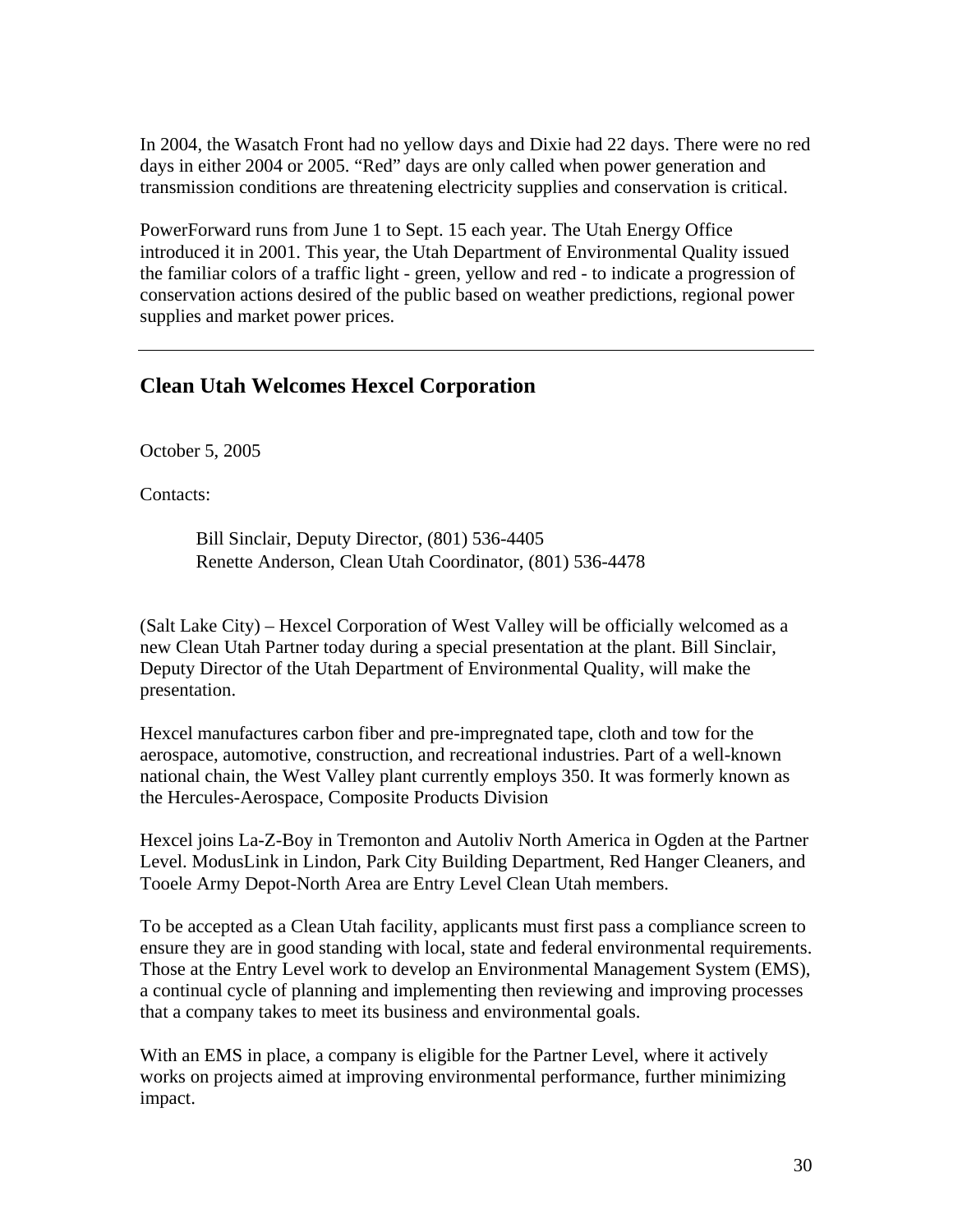"Hexcel and its employees have worked diligently over the years to implement an Environmental Management System that has not only ensured compliance with environmental regulatory requirements, but one that has also significantly reduced waste through process improvements and recycling, " explained Ken Bunkowski , Hexcel Site Manager. "This effort has been good not only for the environment but also for the financial performance of our business."

Hexcel is now working on three environmental improvement projects:

Reduce plant-wide steam consumption. Hexcel uses approximately 33.5 million pounds of steam annually. Producing it requires five million gallons of water and 3.8 million cubic feet of natural gas. Reducing steam consumption by 10% will effectively reduce water and natural gas consumption by 502,000 gallons and 386,500 cubic feet respectively. Air quality will also benefit from the decreased burning of natural gas.

Implement methylene chloride recycling in labs. Hexcel currently uses slightly over 100,000 pounds per year. Recycling methylene chloride and using it one more time will reduce the amount purchased and the amount of hazardous waste needing disposal, saving the company money in both areas.

Fully integrate the plant-wide recycling program. Last year, the company recycled 1.6 million pounds. This year, the target is 2 million pounds. This includes wooden pallets, rolls of paper and poly film, empty steel drums and industrial solvents. Usable materials will be reduced, thereby reducing refuse waste and non-hazardous waste disposal costs.

"We commend Hexcel for its compliance record and its desire to be a leader in protecting our environment," Sinclair said. "We encourage others to follow Hexcel's example."

Clean Utah applications are being accepted through October 15 by the Utah Department of Environmental Quality. Clean Utah is a voluntary program designed to recognize and reward companies for taking steps to reduce or prevent pollution. Any facility or entity governed by federal, state or local environmental regulations is eligible to participate, provided it has a good compliance record.

The application, instructions and program information are available on the Web at www.deq.utah.gov/cleanutah/index.htm or from Renette Anderson at 801-536-4478 or 800-458-0145.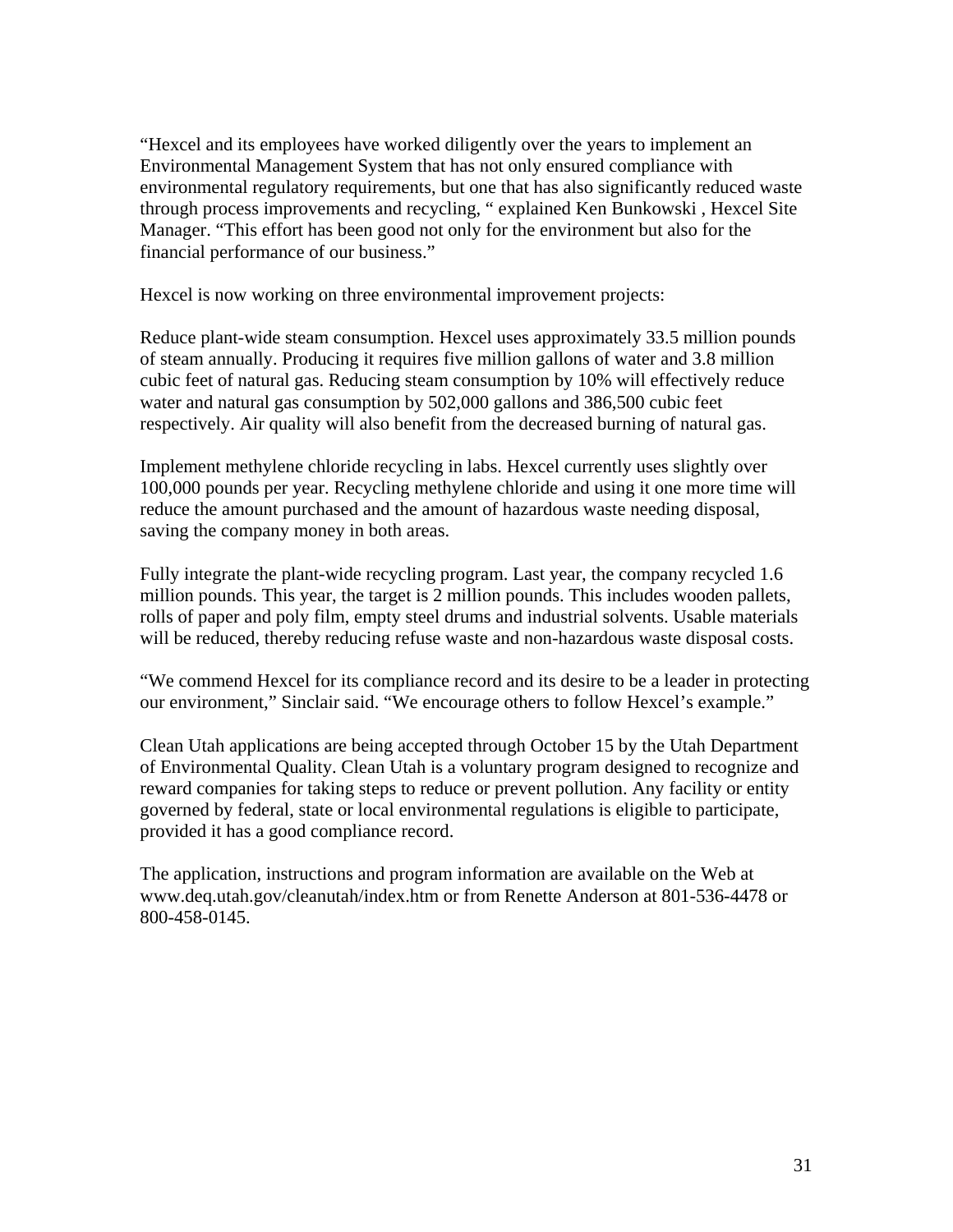### **New Public Information Officer Named**

October 18, 2005

Contacts:

Dianne Nielson, (801) 536-4402 DEQ Executive Director Donna Kemp Spangler, (801) 536-4480 Public Information Officer

(Salt Lake City, Utah) – Donna Kemp Spangler has been appointed the Public Information Officer for the Utah Department of Environmental Quality (DEQ), Executive Director Dianne Nielson announced today. Spangler replaces Laura Vernon, who resigned to accept a position with the private sector.

"Donna's considerable experience as a reporter will be an asset to DEQ," Nielson said. "She will be responsible to help us effectively communicate complex environmental issues so the public can make informed decisions."

"I care deeply about Utah's environment," Spangler said. "I look forward to working with DEQ to enhance the public's understanding of environmental issues and the agency's role in protecting the quality of Utah's environment."

Spangler began her career as a reporter for The Review, in Oregon. She also reported for the Walla Walla Union-Bulletin and worked as editor of The Enterprise in Washington State before moving to Utah, where she was an environmental reporter for the Deseret Morning News from 1999 – 2004. Spangler is returning to Utah from Washington D.C., where she reported for the Exchange Monitor Publications on a variety of nuclear waste, nuclear energy, low-level waste disposal and homeland security issues.

Spangler earned a Bachelor of Arts in Communication, from the University of Portland in 1986. She has received numerous awards from the Utah and the Pacific Northwest Regional Chapters of the Society of Professional Journalists for environmental, legal affairs, special projects, and government reporting. Spangler is the co-author of "Horned Snakes and Axle Grease: A Guide to Archeology, History and Rock Art of Nine Mile Canyon."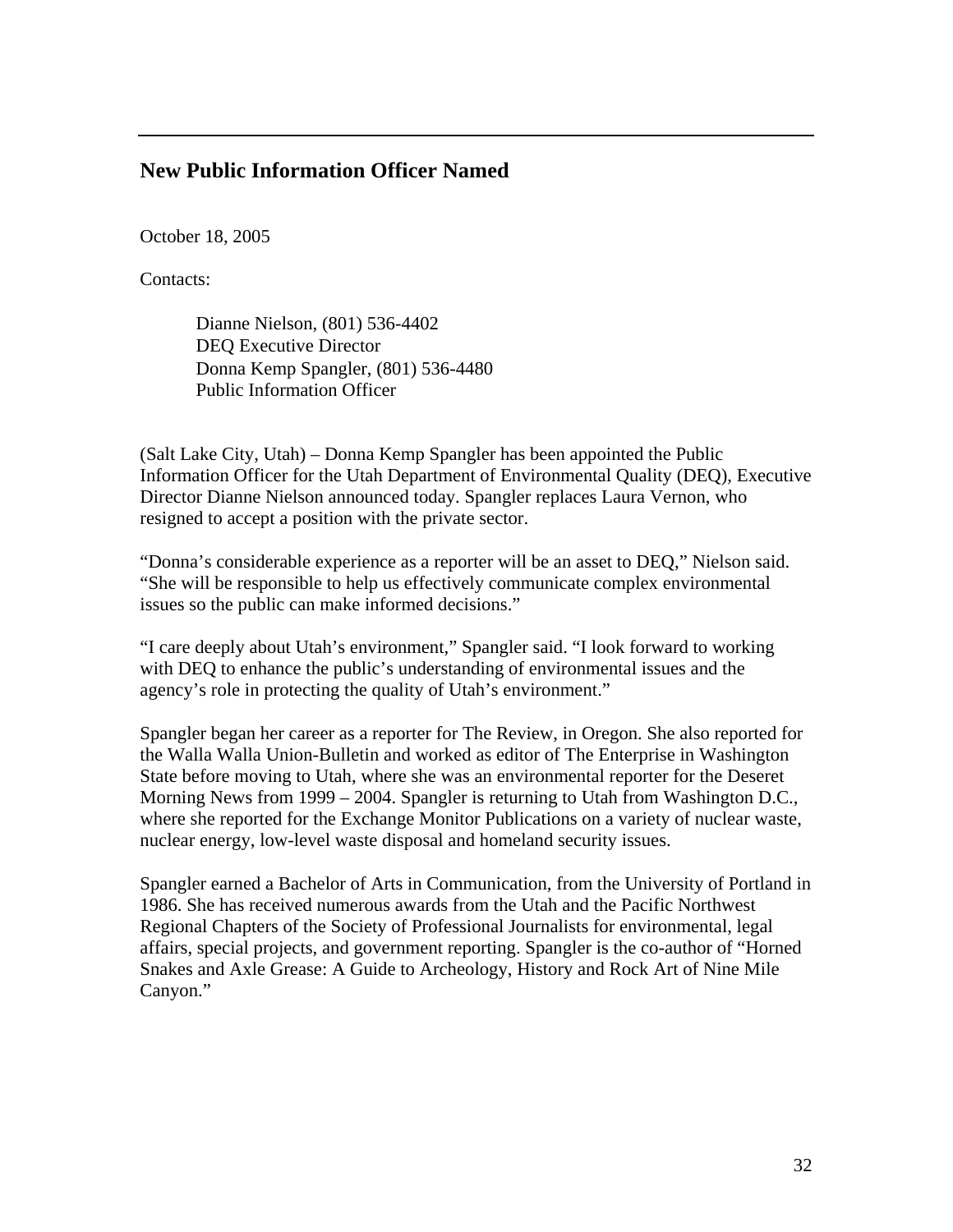## **"Red Light-Green Light" Begins Tuesday**

October 31, 2005

Contacts:

Rick Sprott, (801) 536-0072 Director, Division of Air Quality Cheryl Heying, (801) 536-4015 Planning Manager, Division of Air Quality Donna Kemp Spangler, (801)536-4484 Public Information Officer, DEQ

(Salt Lake City, Utah) – With colder months just ahead – and higher energy prices hitting families much harder than in years past – many Wasatch Front residents will be firing up wood-burning stoves and fireplaces. And that means more attention is needed to managing air pollution. Tuesday, Nov. 1, marks the beginning of "Red Light-Green Light" Choose Clean Air, the highly successful Utah Division of Air Quality program now in its 13th season of curtailing air pollution caused by wood-burning and coalburning stoves and fireplaces.

"The wood smoke program has been absolutely crucial for Utah to meet air quality standards in the winter," said Rick Sprott, director of the Utah Division of Air Quality. "Citizens are well aware of the pollution smoke creates and nearly everyone heeds the 'no-burn' warnings."

The program, which runs through March 1, 2006, provides daily notification to the public regarding when burning is allowed. Green means burning is allowed, yellow means voluntary no-burning, and red means no burning is allowed. Burn conditions are announced daily in newspapers, and on television and radio. Updates are available from the Air Pollution Index Hotline at 801-975-4009 (Salt Lake and Davis counties) and 800- 228-5434 (all other counties), and from the Choose Clean Air website at www.cleanair.utah.gov.

Winter air pollution can pose serious health problems when fine particles become lodged in lung tissue, decreasing lung function, increasing susceptibility to respiratory infections and aggravating breathing problems like asthma and chronic bronchitis. Children, the elderly and those with existing heart and lung conditions are most sensitive to particulate air pollution.

"The latest medical research shows more and more serious health effects from particulate pollution," Sprott said. "We now know that these small particles can cause cardio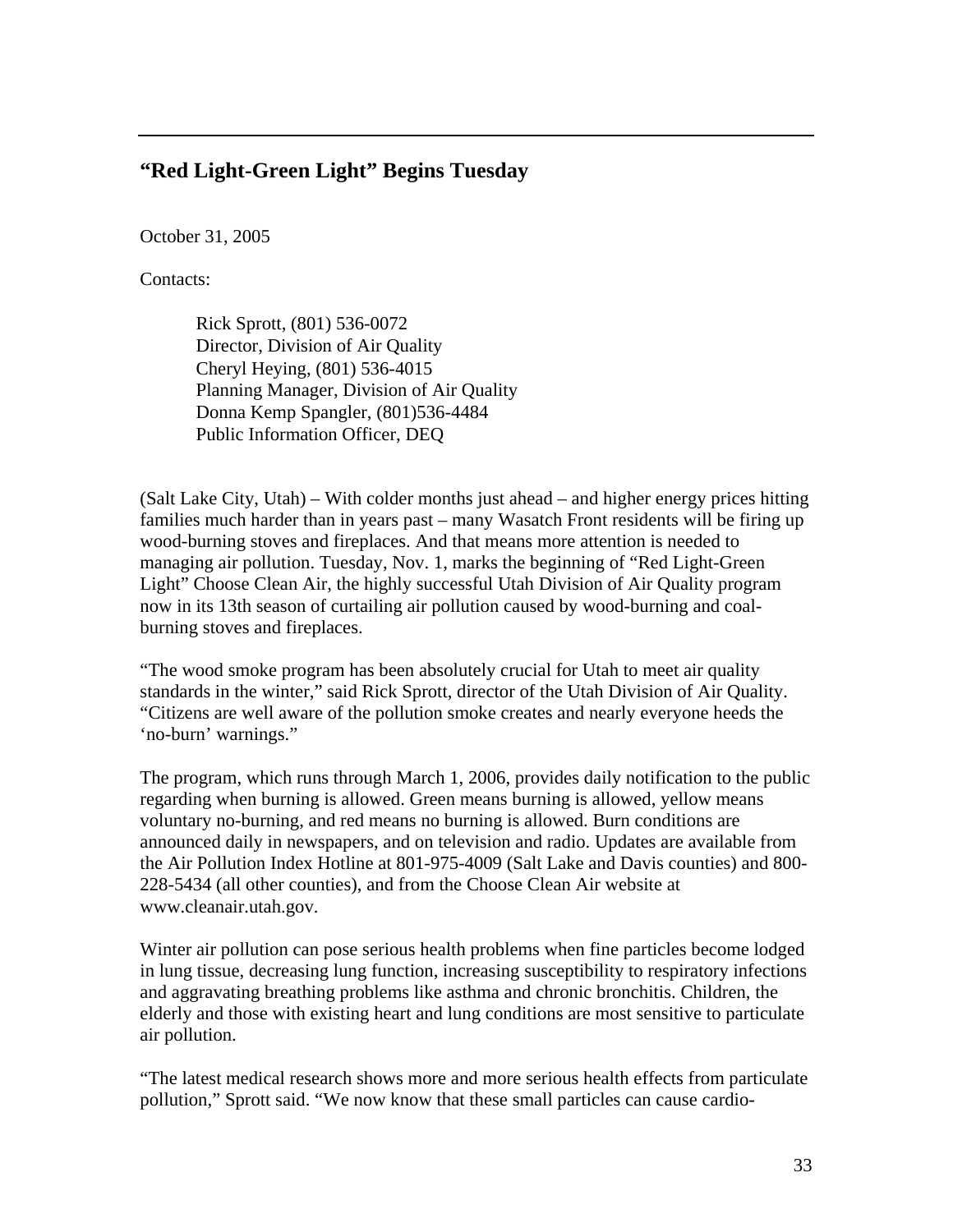pulmonary disease and other serious problems, not just respiratory illnesses. This is a serious public health problem and pollution levels in Utah can cause these health problems."

"Red Light-Green Light" is targeted at fine particulates (PM10 and PM2.5) and carbon monoxide emissions in Davis, Salt Lake, Utah and Weber counties. The Bear River Health Department has its own wood-burning program for Cache County and residents can call 435-792-6612 for a recorded message. The Utah Division of Air Quality designated "yellow" or "red days' as pollution levels begin to approach unhealthy levels, as established by federal health-based standards for PM10, PM2.5 and carbon monoxide.

Air quality officials recommend replacing an old wood- or coal-burning stove or fireplace with a newer, Environmental Protection Agency-certified model that greatly reduces airborne pollutants. Stoves and fireplaces manufactured after July 1, 1990, meet the EPA's stringent emissions standards, and they can cut wood smoke emissions by up to 85 percent. And switching to a clean-burning natural-gas fireplace inserts also reduces pollution.

Other emissions-reducing tips recommended by the Hearth Products Association include:

Use only well-seasoned firewood, which produces less smoke. Use logs manufactured from sawdust and wax, which also produce less smoke. Using a fire-starter can cut particulate emissions by more than 69 percent. Build hotter fires with smaller pieces of wood, which produce less smoke.

Everyone can contribute to better winter air quality:

Drive your vehicle as little as possible during red and yellow days. Reduce the number of trips in your car and walk to errands when possible. Keep your vehicle tuned up, and avoid excessive idling Car-pooling, using mass transit and telecommuting are all ways to help reduce vehicle pollutants. Avoid using snow-blowers and other gasoline powered equipment on red and yellow days.

Air quality officials routinely patrol the neighborhoods and will work with homeowners who are burning on "red" days to educate them on the implications of their actions. Fines, ranging from \$25 to \$299, may be imposed on offenders.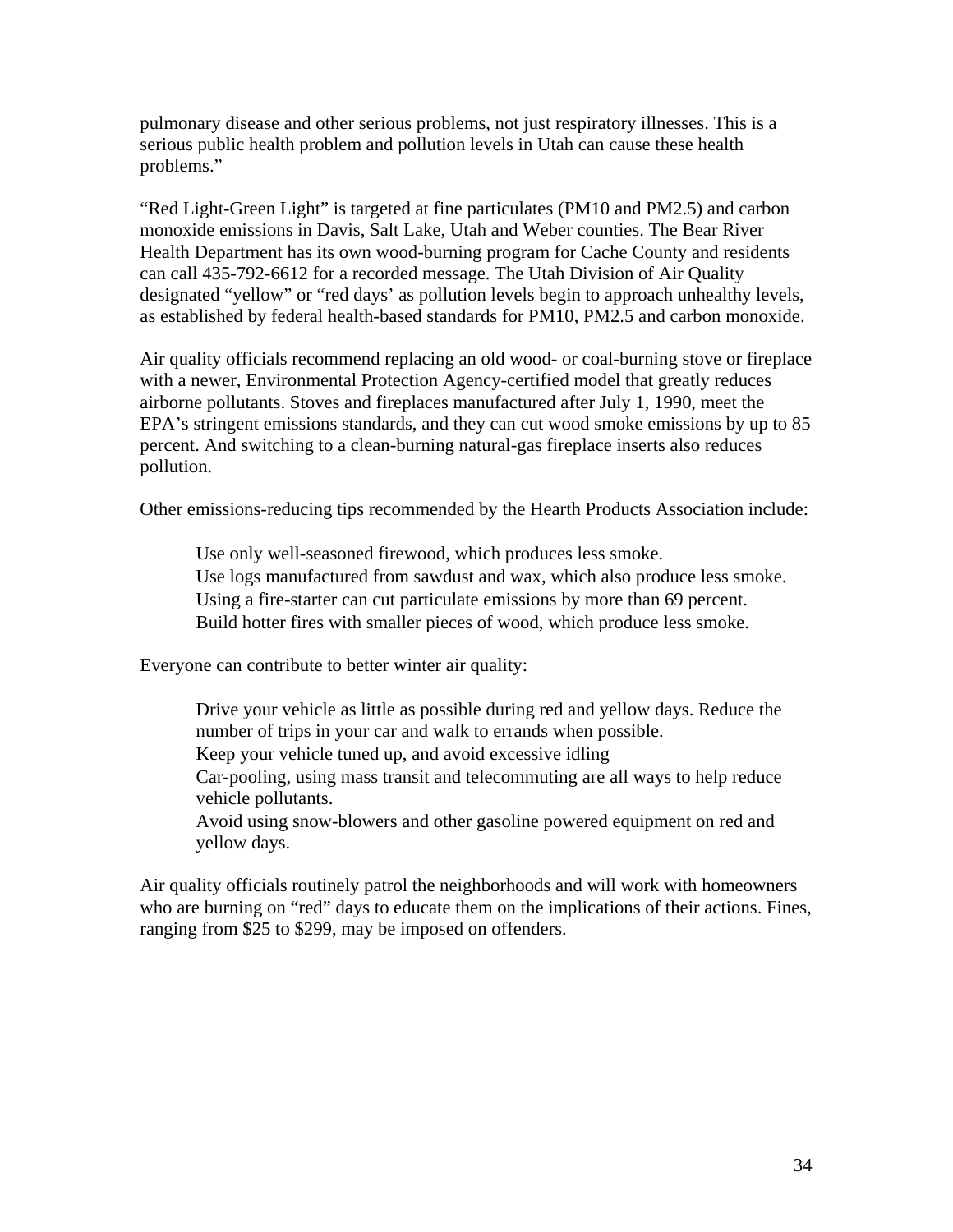## **DEQ Manager Recognized for Tailings Removal**

November 01, 2005

Contacts:

Loren Morton, (801) 536-4262 Division of Radiation Control Donna Kemp Spangler, (801) 536-4480 Public Information Officer

(Salt Lake City, Utah) – Loren Morton, a section manager for the Utah Division of Radiation Control, has been awarded the prestigious Governor's Science and Technology Medal for his scientific work that led to the Department of Energy's decision to move 13.5 million tons of uranium mill tailings from the former Atlas mill site on the banks of the Colorado River near Moab.

Gov. Jon Huntsman, Jr. will honor Morton, along with 10 other recipients recognized for their achievements, at a 7 p.m. ceremony on Thursday at the Leonardo Center at Library Square, 209 East 500 South.

"It's been a pleasure to work on the Moab tailings project, and be involved in the Department of Environmental Quality's efforts to protect the Colorado River," said Morton. "The credit for this endeavor must be shared with many others, including, Dr. Kip Solomon at the University of Utah; Phil Gardner and Terry Kenney of the U.S. Geological Survey in Salt Lake City; Paul Mushovic of the Environmental Protection Agency in Denver; Don Metzler and his staff at the DOE office in Grand Junction, and many local citizens of Moab. Together, we have had the privilege of protecting the environment for future generations."

Bill Sinclair, deputy director of the Utah Department of Environmental Quality, nominated Morton to the State Advisory Council on Science and Technology for his efforts in providing key scientific information that supported the state's position to remove the mill tailings that are threatening the Colorado River, a source of drinking water for 25 million people downstream.

"Loren's vast knowledge and study of the site, in collaboration with partners at the University of Utah and the U.S. Geologic Survey, enabled the state of Utah and other stakeholders to demonstrate the tailings needed to be moved due to the potential of river migration and other events that could undermine the pile," said Sinclair. "Loren has received kudos from many who have worked on this project for a long period, including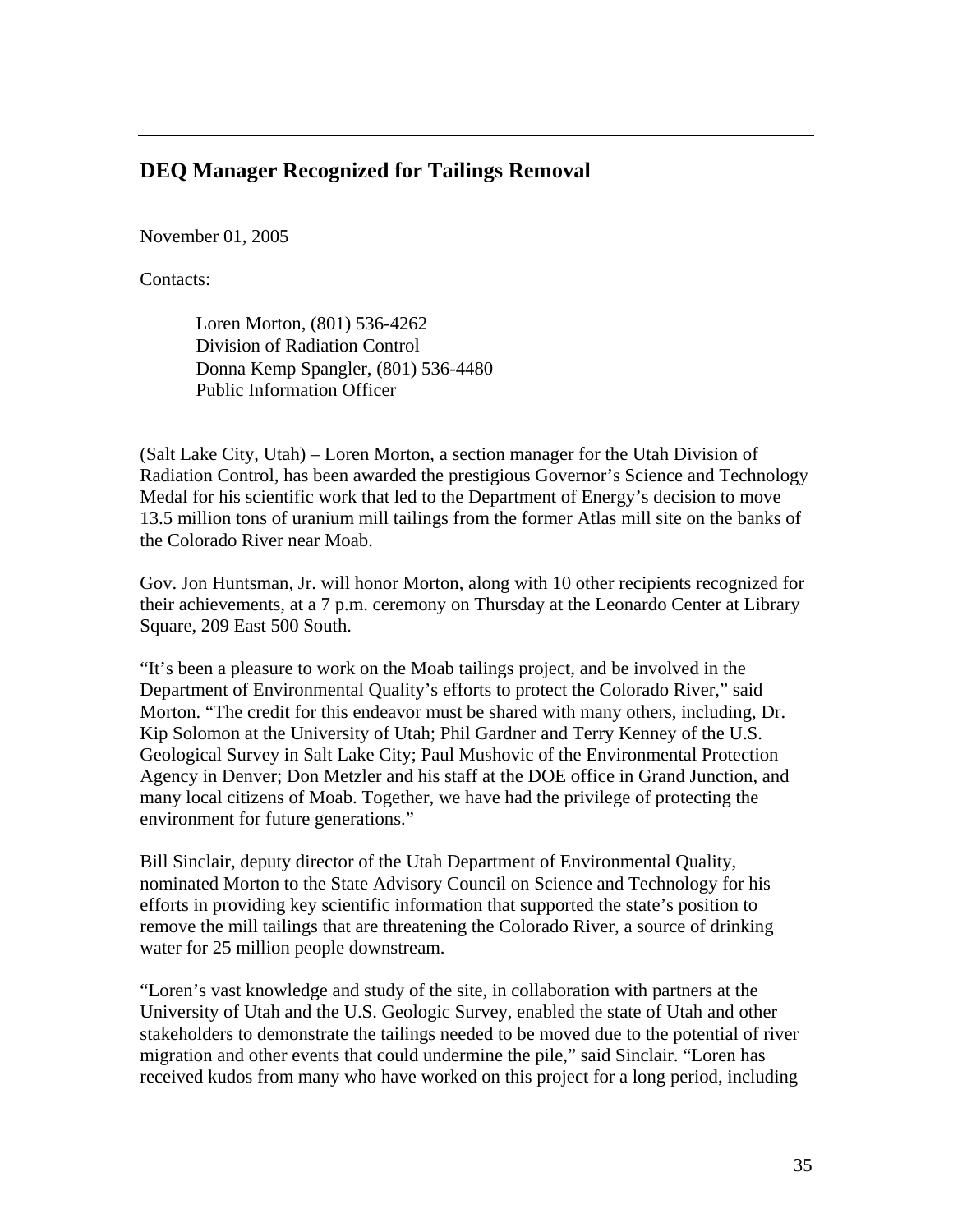the Department of the Interior, National Park Service, U.S. Fish & Wildlife Service, Environmental Protection Agency, Grand County Council, and local Moab residents."

In September, the Department of Energy signed the official decision to move the radioactive mill tailings to Crescent Junction, 30 miles away, culminating a 10-year-long effort that included lobbying efforts from Gov. Jon Huntsman Jr. and Utah's congressional delegation. The project is expected to cost \$400 million.

Morton has been with the Utah Department of Environmental Quality since 1984. For 10 years he worked as the hydrogeologist in the Utah Division of Water Quality before joining the Utah Division of Radiation Control where he monitors low-level radioactive waste facilities like Envirocare of Utah and uranium mills. Prior to DEQ, he was an engineering geologist for the U.S. Bureau of Reclamation in Utah. He is a graduate of Brigham Young University where he earned both a Bachelor's and a Master's degree in geology.

## **DEQ Hosts Annual Lead Conference**

November 7, 2005

Contacts:

Robert Ford, (801) 536-4451 Manager, Hazardous Air Pollutants Section, Division of Air Quality Donna Kemp Spangler, (801) 536-4480 Public Information Officer

(Salt Lake City, Utah) – Lead poisoning prevention will be a key topic at the 10th Annual Western States and Tribes Lead Conference, hosted this year by the Utah Department of Environmental Quality (DEQ), Nov. 9-10 at the Salt Lake City Library auditorium, 210 East 400 South.

To highlight awareness, Gov. Jon Huntsman, Jr. has declared the month of November, "Childhood Lead Poisoning Prevention Month." The declaration, to be delivered at the conference, emphasizes the importance of early prevention, such as getting children, preferably before the age of six, a blood test to screen for lead in their blood. "Many lead poisoned children remain undiagnosed and untreated," the declaration states. "The most efficient way to identify children who are most at–risk for lead poisoning is to screen children in older homes, children whose parents are exposed to lead at work and children served by federal health care programs (including Medicaid) with a simple and inexpensive blood test."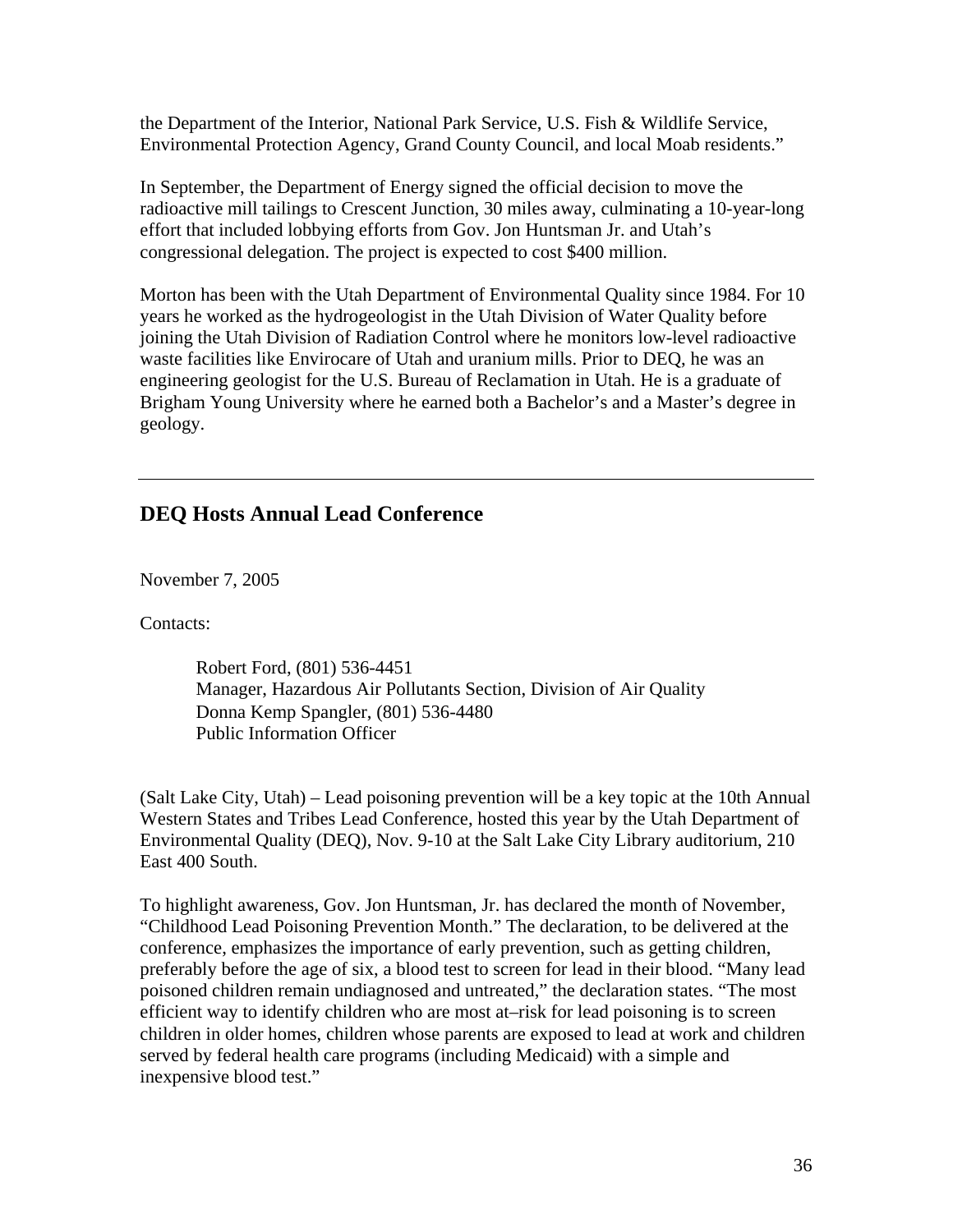"Lead poisoning is one of the most preventable environmental exposures in children," said Robert Ford, manager of the Hazardous Air Pollutants Section of the Division of Air Quality. "Yet more than 300,000 children nationwide still have unsafe levels of lead in their blood."

Lead is a highly toxic metal that is found in lead-based paints in older homes built before 1978. Children are often at risk for exposure because they potentially could be playing in or around lead-contaminated dust and soil.

Dianne Nielson, executive director of DEQ, is one of the key speakers at the conference, which will run from 9 a.m. to 5 p.m. on Wednesday and Thursday. A complete agenda can be found at: http://www.airquality.utah.gov/HAPS/LeadConference/index.htm.

# **Fish Advisory Issued for Green River in Desolation Canyon**

November 10, 2005

Contacts:

John Whitehead (801) 538-6053 Utah Department of Environmental Quality Stephen McDonald (801) 538-7099 Utah Department of Health Randy Radant (801) 538-4760 Utah Division of Wildlife Resources

(Salt Lake City, Utah) – State and local officials today issued a fish consumption advisory for the Green River in Desolation Canyon where elevated mercury levels have been found in channel catfish.

Officials from the Utah Division of Wildlife Resources collected the fish as part of an ongoing investigation of mercury in fish tissues. Elevated mercury levels were found in eight out of 10 channel catfish collected from the Green River in Desolation Canyon.

Fish consumption advisory signs will be posted at access points to the Desolation Canyon portion of the Green River stating that:

Adults should limit their consumption of channel catfish taken from the Green River in Desolation Canyon to no more than two 8-ounce servings per month; and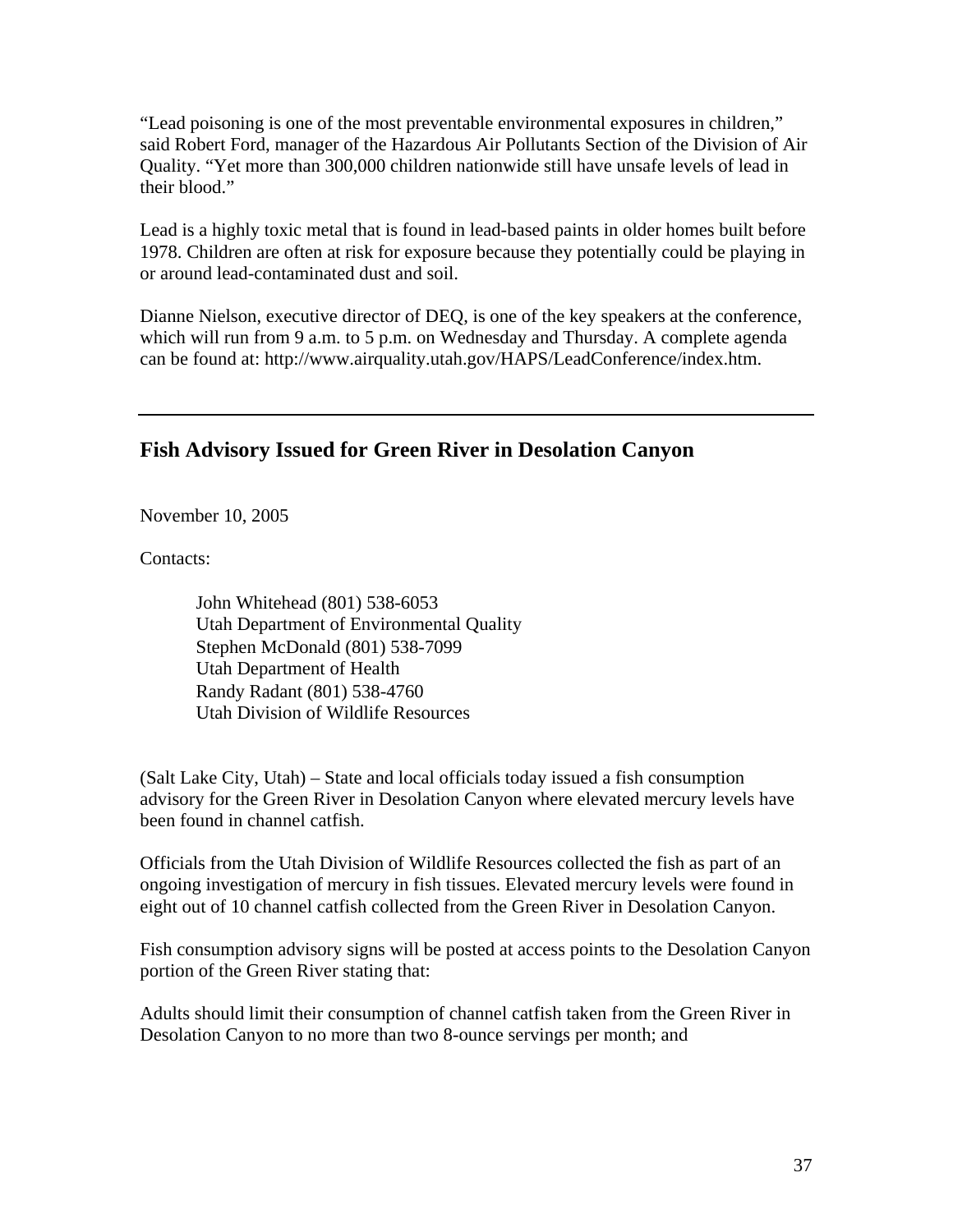Women who may become pregnant, pregnant women, nursing mothers, and young children should not eat more than one 4-ounce serving per month from channel catfish in the Green River. A 4-ounce serving of fish is approximately the size of a deck of cards.

Eating more than these amounts over a long period of time could result in an intake of mercury that exceeds the U.S. Environmental Protection Agency health recommendations, according to an analysis completed by the Utah Department of Health. Any health risks associated with eating fish from the Green River in Desolation Canyon are based on long-term consumption and are not tied to eating fish occasionally. There is no health risk to other recreationists, including those swimming, boating, and waterskiing.

Officials from the Utah Department of Environmental Quality, Utah Department of Health, Utah Division of Wildlife Resources, Southeastern Utah District Health Department and Tri-County Health Department worked in partnership to issue this advisory.

Information about the advisory will also be distributed locally, and will be available at: http://www.deq.utah.gov/issues/Mercury/fish\_advisories.htm and each of the agencies' Internet sites. More information about the health effects of mercury can be found at: http://www.atsdr.cdc.gov/tfacts46.html. A map of Utah highlighting the site where the fish were tested for mercury and the test results can be found at http://www.waterquality.utah.gov/documents/mercury\_sample\_map\_8-22-05.pdf. A copy of the Health Consultation on the Evaluation of Mercury Concentrations in Fish from Desolation Canyon, Green River, Utah for 2000 and 2005 can be found at www.health.utah.gov/enviroepi.

Additional sampling of the Green river above and below Desolation Canyon will be conducted in 2006 to evaluate if this fish advisory should be expanded.

# **Proper Mercury Disposal Prevents Costly Cleanups and Exposure**

December 19, 2005

Contacts:

Brad Johnson, Director of DERR (801) 536-4170 Neil Taylor, Scientist, DERR (801) 536-4102 Donna Kemp Spangler, Public Information Officer (801) 536-4484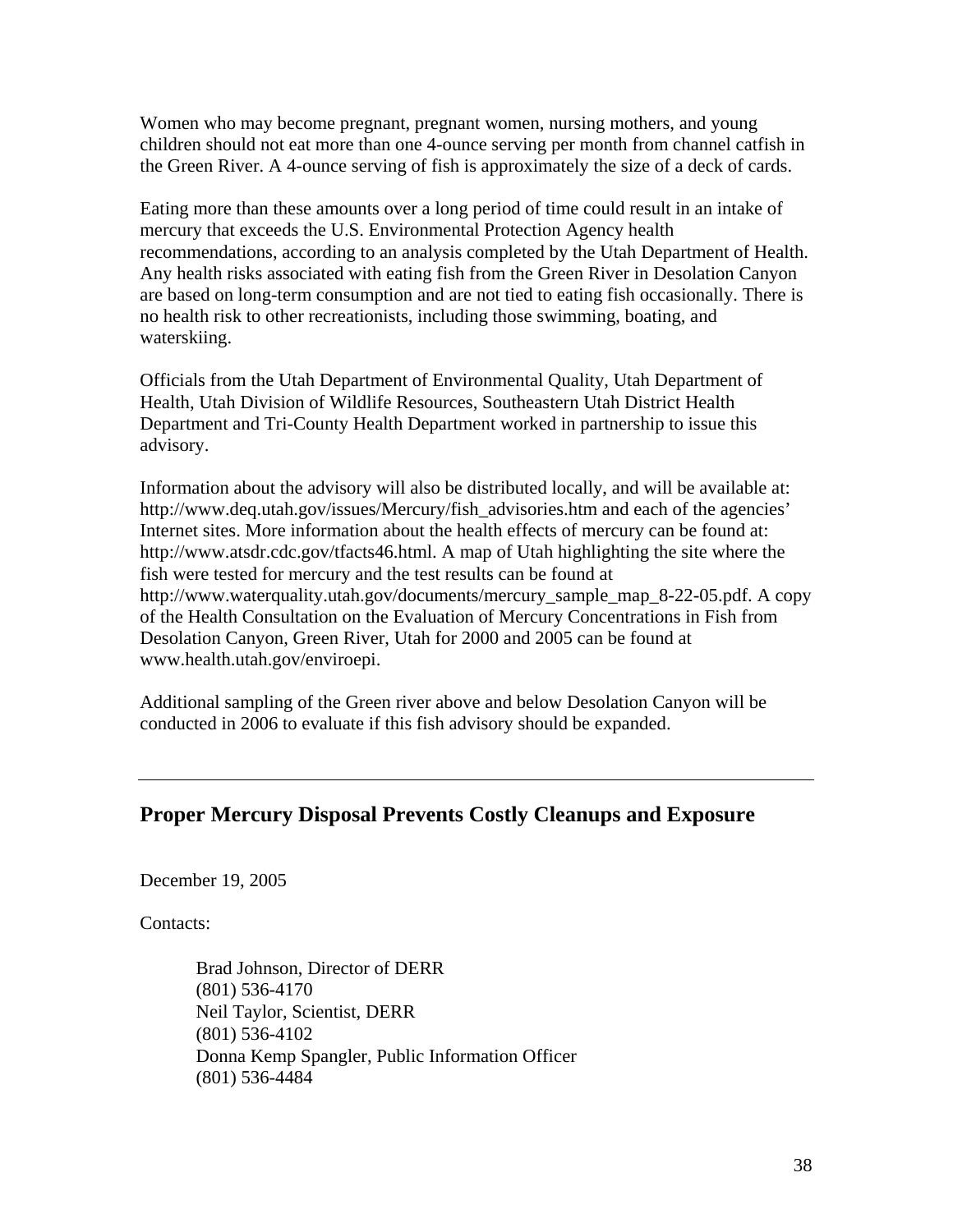(Salt Lake City, Utah) – Accidents happen. Thermometers break. But when it comes to household spills of potentially toxic mercury, proper cleanup is essential, state environmental officials say.

"Our concern is that people aren't aware that mercury is highly hazardous and there's the potential of causing thousands of dollars in damage to the home because people don't know how to properly clean it up," said Neil Taylor, an environmental scientist with the Utah Department of Environmental Quality's Division of Environmental Response and Remediation (DERR).

Taylor's advice is never to vacuum or sweep up the mercury-tainted spill because it will break the mercury into smaller droplets. "When a thermostat breaks, I see people pull out their vacuum cleaner and what they just have done is spread it throughout the house and now are faced with an expensive cleanup," Taylor said. "I want people to be aware there are places they can go to find out more about mercury, such as DEQ's Web site (www.deq.utah.gov), including advice on how to dispose of the hazardous waste.

The number of calls to DERR about mercury contamination or spills has doubled over the last year. So far, the Division has received 11 mercury-related calls, compared to last year's total of six. The increase could be attributed to wider awareness of the issue, said Brad Johnson, director of DERR. "People may be thinking about the potential dangers of mercury in light of the attention that has focused on mercury levels found in fish." But mercury is found in a variety of places, including electrical switches in some automobiles, smelters and chemistry labs.

Mercury can be found in such household products as old thermometers, thermostats and fluorescent light bulbs. When shattered and spilled it forms droplets that can accumulate in the tiniest of spaces and emit vapors into the air. Mercury affects the brain and the central nervous system, and can cause delayed mental development and learning disabilities, depending on how much mercury has entered your body and how long you have been exposed to it.

The Department of Environmental Quality does offer assistance to residents looking for a place to dispose of mercury. Additional information on mercury disposal can be found at: http://www.epa.gov/epaoswer/hazwaste/mercury/spills.htm (opens in a new window).

For spills that are less than or equal to the amount in a thermometer:

#### DON'T

Use a vacuum or broom Pour mercury down a drain Wash mercury-contaminated clothes Walk around, if shoes might be contaminated with mercury.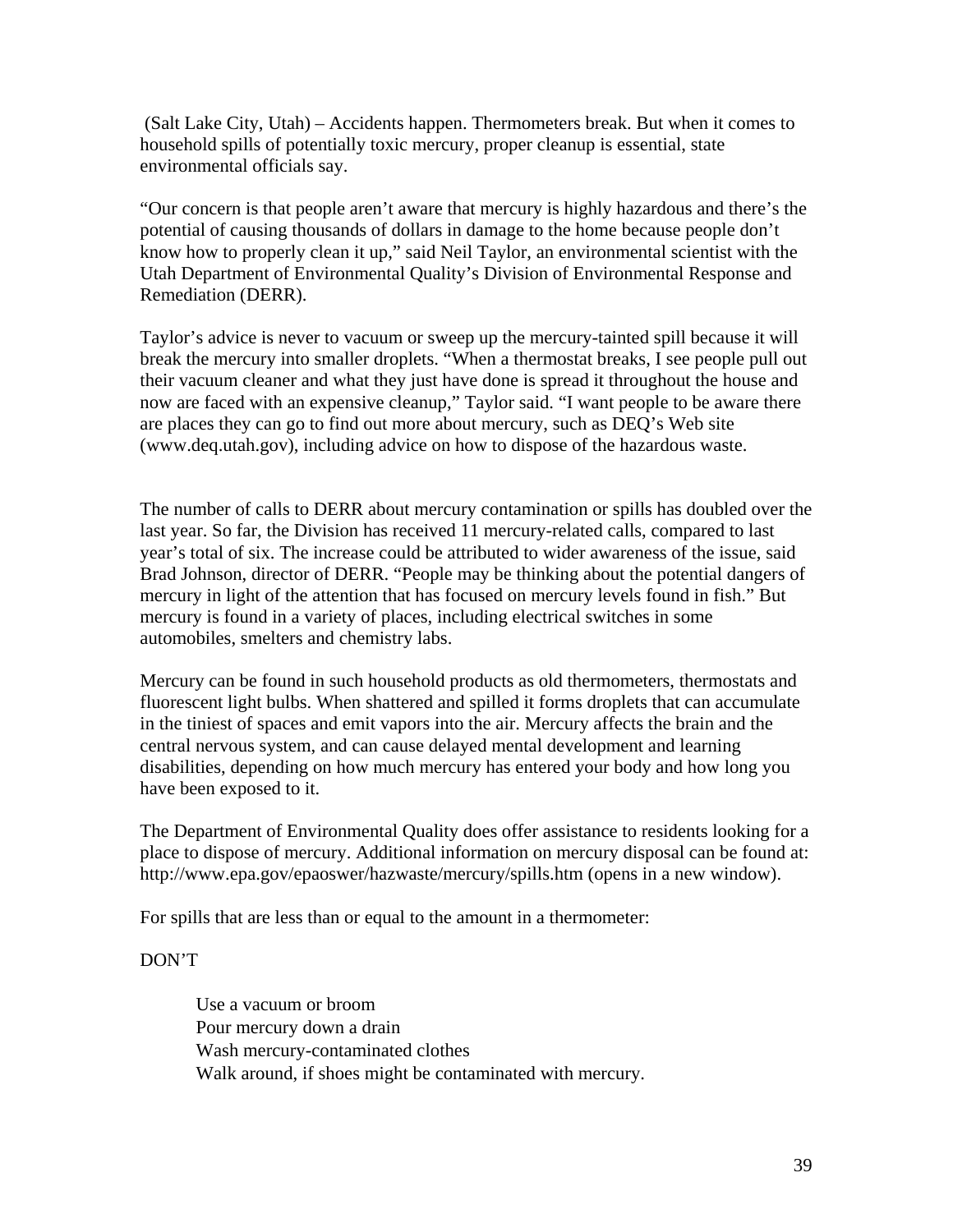Remove everyone, including pets from the area of the spill. Turn off furnace or air conditioner Put on rubber or latex gloves Squeeze mercury onto damp paper towel. Place it in zip lock bag.

For more information on disposal, contact the Utah Department of Environmental Quality, Division of Solid and Hazardous Waste at 801-538-6170. To report a spill or leak, call the DEQ spill hotline at 801-536-4123.

Background Information on Mercury Mercury Work Group

#### **Clean Up Completed on Remaining Portland Cement Sites**

December 28, 2005

Contacts:

Bob O'Brien, project manager, DERR (801) 536-4166 Donna Kemp Spangler, public information officer, DEQ (801) 536-4484

(Salt Lake City, Utah) – The Utah Department of Environmental Quality's Division of Environmental Response and Remediation (DERR) has completed cleanup work on two 15-acre sites contaminated by cement kiln waste that was deposited during manufacturing by the former Portland Cement Plant in Salt Lake City, later purchased by Lone Star Industries.

The \$3.3 million project involved the removal of 40,000 tons of cement kiln dust that contained heavy metals, including arsenic, lead, chromium, cadmium and molybdenum. The first site is located at 9300 West and 600 North, about one mile south of the Great Salt Lake, and the other at 2500 West Center St. in North Salt Lake, near the Jordan River in Davis County.

The latest cleanup work is the culmination of a \$32 million Superfund project conducted between 1993 and 1998 on 71 acres near 1000 South Redwood Road in Salt Lake City. The U.S. Environmental Protection Agency placed the site on the Superfund National Priorities List (NPL) in June 1986 because of its environmental risk to nearby industrial and residential areas. The cleanup of the additional two 15-acre parcels completes the process.

DO